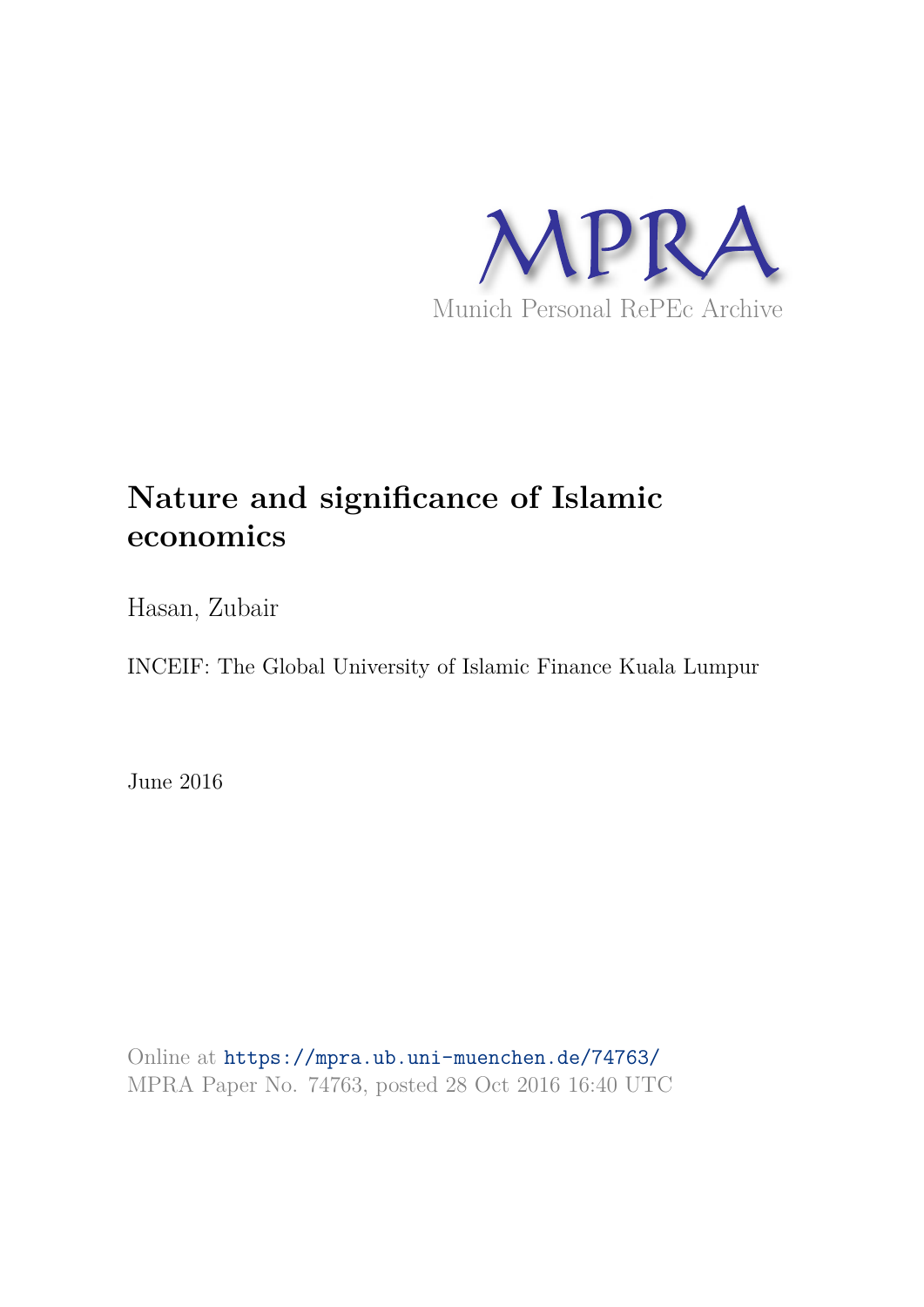www.kspjournals.org

Volume 3 September 2016 Issue 3

# **Nature and Significance of Islamic Economics**

# *By* Zubair HASAN**<sup>a</sup>[†](#page-1-0)**

**Abstract.** Islamic economics has of late landed in confusion and neglect and much concern is being voiced on this state of affairs. The divergence of views on various aspects of the subject tends to grow, cohesive efforts are missing. It is in this context that the present paper takes a look at the nature and significance of Islamic economics and examines the issues of its definition, nature and scope, the questions of methods and methodology, system approach, the problems that seems to hinder its growth, the challenges Islamic economics faces today and how the same can be faced. Since the differences between the Islamicand mainstream economic disciplines stem from the divergent worldviews that condition them, the discussion opens on the topic as background material. This paper is a part of draft Chapter of a book under preparation on Islamic economics and finance. Comments and suggestions are welcome but the paper or its parts cannot be put to any commercial or unfair use.

**Keywords:** Islamic economics, Worldview, Methodology, Economic systems, Problems challenges.

**JEL.** B10, B30, G20, K40, K20.

#### **1. Introduction**

ne distinctive feature of Islam is its candid rejection of asceticism. Islam exhorts mankind to enjoy all permissible things in life. To that end, Allah has stocked the Earth and Heavens with His inexhaustible resources and The distinctive feature of Islam is its candid rejection of asceticism. Islam<br>exhorts mankind to enjoy all permissible things in life. To that end, Allah<br>has stocked the Earth and Heavens with His inexhaustible resources a part of Islamic jurisprudence, known as *fiqh muamlat,* deals with issues relating to the treatment of natural resources, land especially, production, consumption, trade, commerce, income, wealth, property, taxation, financing etc.

The classical jurists discussed the *muamlat* in minute details but were not always unanimous in their interpretations of the divine law. Interpretive differences were not a problem; they gave space and flexibility to the system while keeping its ethical hard core undiluted. The term Islamic economics never occurred to the classical scholars though the evolution of the subject in thought and methodology has shown strong proclivity to revert back to their writings<sup>1</sup>. The frequent 'pull back" has indeed been a constant source of confusion and controversy on the definition, nature and scope of Islamic economics<sup>ii</sup>.

The evolution of the economic ideas enshrined in *fiqh muamlat* continued to grow as the Islamic renascence movements gathered momentum for freedom from the colonial rule in the Muslim lands. For, these economic ideas provided a handy and non-provoking method to attacking the Western ideologies both of capitalism

<span id="page-1-0"></span>**a †** INCEIF, Malaysia.

. **.** zubhasan@gmail.com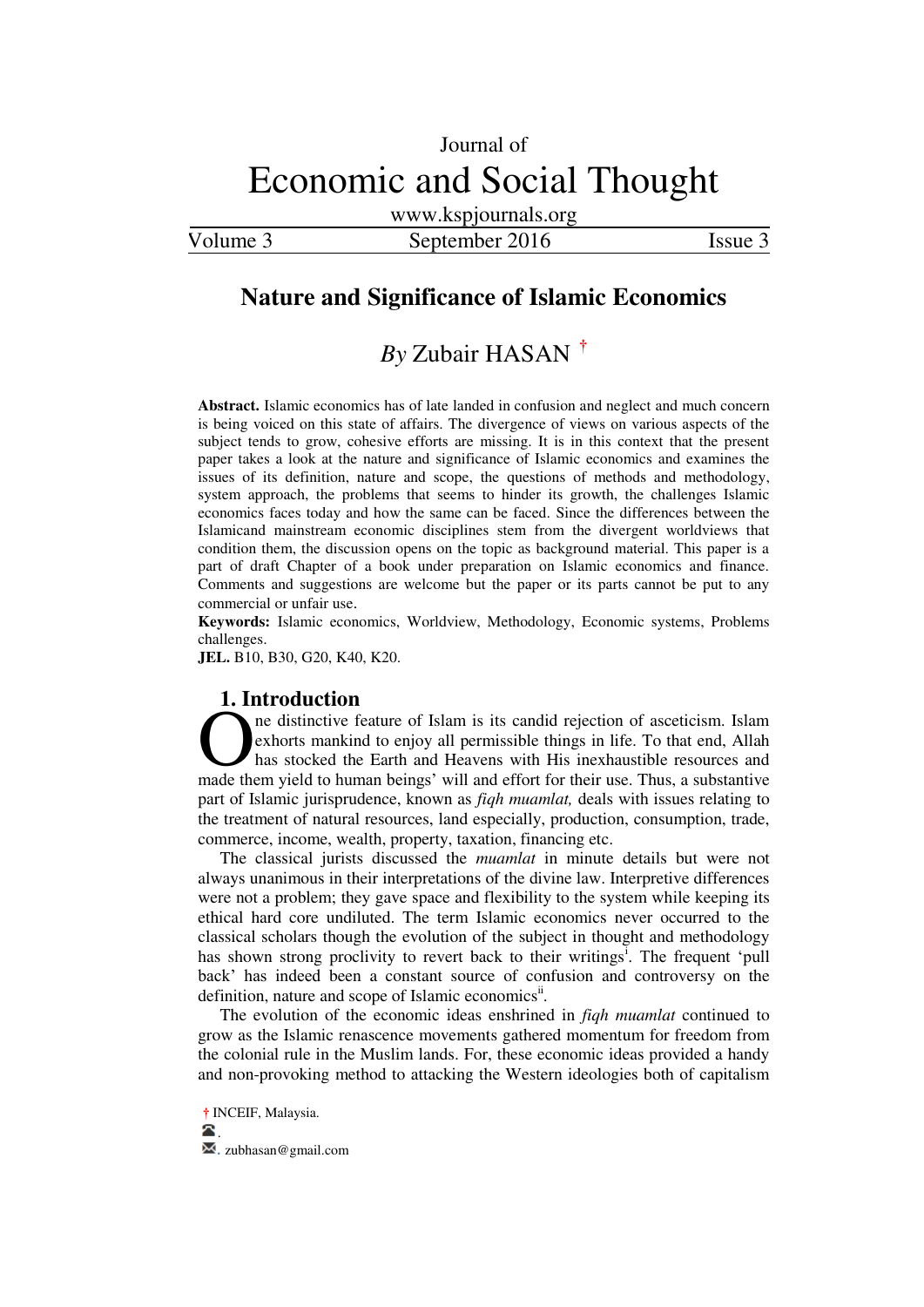and socialism as opposed to Islamic ethos and exploitative of the masses. An important source of such preparatory writings was the Indian sub-continent.

The proliferation of works on economic ideas of Islam across countries started attracting much attention during the latter half of the twentieth century when most of the Muslim nations had won their political independence from the colonial rule. This set the stage to the launching of Islamic Economics in a formal way in midseventies.

The first International Conference on Islamic Economics held at Jeddah in 1976 endorsed a program to erect the infrastructure to launch the subject as a formal academic discipline. Three international Islamic universities were started one each at Islamabad, Kuala Lumpur and Kampala, new centers, institutions and departments for teaching and research on the subject were added to the existing universities and two academic journals were launched to promote the literature and disseminate information. Islamic economics had arrived.

The departing point of Islamic economics from the mainstream is its ethical foundation. The divergence gets content and direction from the worldview underpinning each of the disciplines.

#### **2. World view and its impact**

The notion of the worldview is western in origin and contextual in nature. We cannot explain it without specifying whose worldview we are talking about, at what point in time and for what purpose? The term usually is taken to refer to an individual"s perception of the world, albeit the role of external stimuli in shaping that perception is recognizediii. However, for a social science like economics we have to see how a community looks at the purpose of life, especially the relationship with other human-beings, with the universe at large and with the Creator of both. It is this collective social perception that distinguishes on economic discipline from others. Individuals may still have their own variants but their overall behavior would tend to conform to what has socially been agreed<sup>iv</sup>.

With the spread of education – including religious - and changing social environs individuals in a community tend to develop, rather unconsciously, a shared mental image of God"s creation and its purpose, that is of man"s place and role in the universe and of their relationship with the social phenomena which they influence and which in turn influences them. Such a collective image constitutes the societal worldview. It is so to say an architectonic whole from which various human activities in general follow.

Islam provides man with a worldview which is God ordained; it is shaped and conditioned by moral and ethical code for individual and social conduct in various spheres of life including economic that the Qur'an and prophetic traditions prescribe. This code has interpretive flexibility but cannot be altered or replaced by human will. In contrast, the West has developed what it calls a *scientific* worldview based on rationalism and changeable by a social process of approval. Both these worldview versionshave distinct and largely divergent approaches to the material and spiritual aspects of human existence. Both create their own visions of truth and reality.

The Islamic worldview creates in believers a perception of their own significance in the divine scheme of creation<sup> $v$ </sup>. The Qur'an tells us that man - a mix of earth and the divine (spirit) - is the best of all creation, even superior to angels. As man volunteered to work as God's vicegerent and co-worker on Earth, Allah handed over the planet with all its treasures to him as and in *Trust.* He provided human-beings the Shari'ah, a code of conduct to run His Trust. The code spells out his rights and obligations in various spheres of managing the Trust. However, the divine wisdom granted man *freedom* to follow or not to follow the instructions but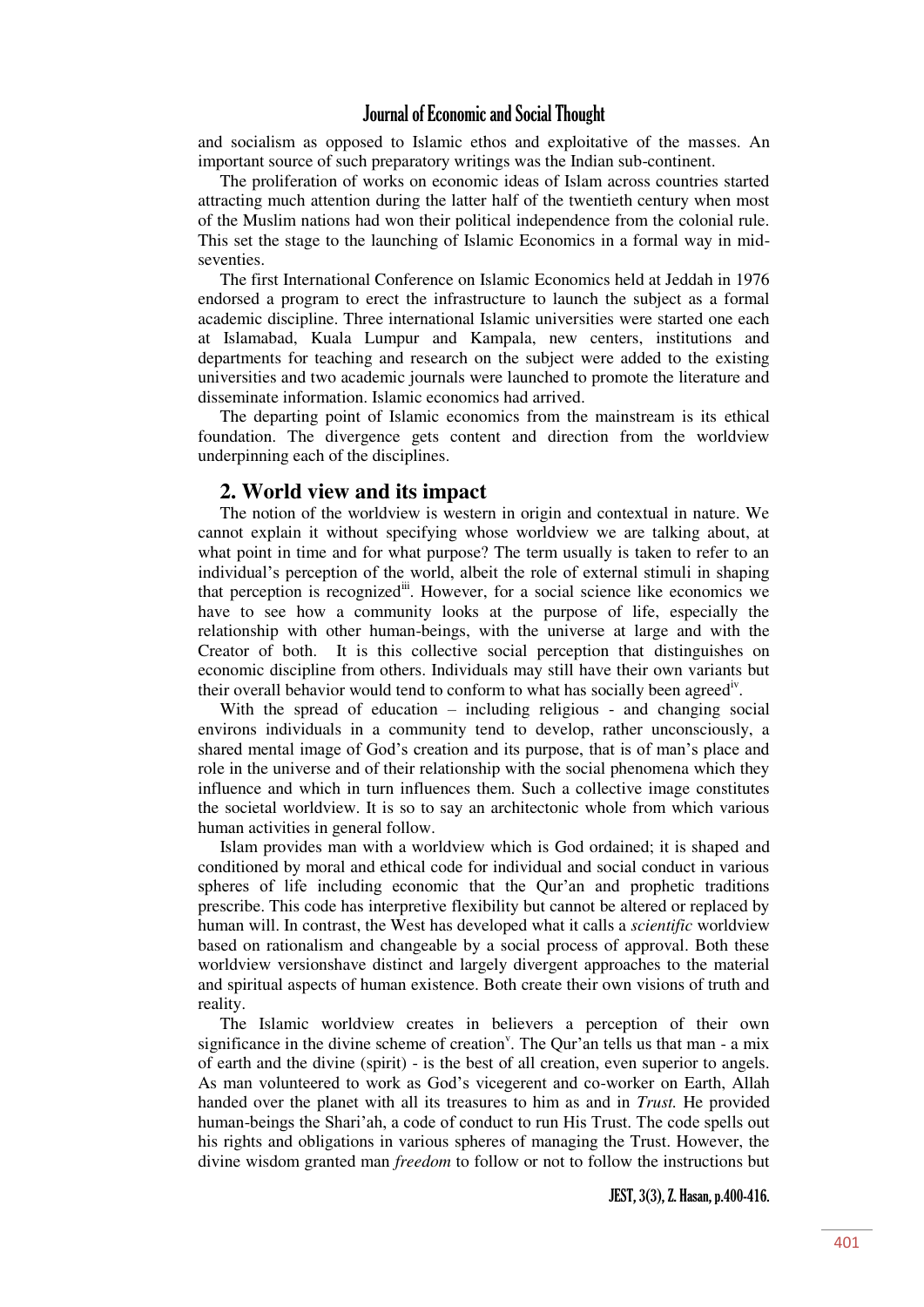with the provision that he will be rewarded for compliance and punished for violations of the rules as per explanations in the code. In that sense, Shari"ah can be seen as a system of rewards and punishments for regulating man"s conduct in running the Trust he undertook to manage (Qur'an 2:38-39).

Thus, from its very inception, Islam is a man-adoring religion. It empowers him to enjoy all good things in this life and teaches him, if he cares, to do so in a way that the pleasures in the hereafter also remain open to him. Thus, the Islamic worldview inseparably links the life in this world (*al-dunniya*) with the life in the hereafter (*al-akhara*), the latter being of eternal significance. Everything in Islam is ultimately focused on *Al-akhira* aspect of human existence without in anyway implying the neglect of Al-dunya with prescribed norms. The stance centers around the Islamic concepts of *tawhid, viceregency* and *al-adl* (unity, trusteeship and justice).

A worldview is evolutive and is locked in a reciprocal relationship with knowledge. The formation of th Islamic worldview itself evolved to maturity over the twenty three years of revelation and its subsequent interpretative variants over the centuries. On course, the process shaped, modified, even changed at times, the content and direction of the expanding disciplines – science, jurisprudence, *tafsir* (interpretation) *kalam* (philosophy), literature, and history, economics entering the list only recently. But to what extent would the modern expansion of knowledge be allowed to impact the Islamic worldview is difficult to say<sup>vi</sup>. Nonetheless, there seems to be a sort of consensus about a hard core consisting of explicit noncontroversial prescriptions that cannot be allowed to dilute. The hard core helps one to provide answer to a two pronged question of faith: concerning the humans and the Creator including the nature of relationship between the two.

The main constituents of the hard core are explanations concerning the attributes of God, the nature of revelation, the purpose of man"s creation and his place in the universe, the faith imperatives, the notion of justice and the meaning of reality and truth (Qur"an 31:30). These elements and terms and the implications they unfold have a great bearing on the Islamic ideas about change, development and progress vii. They all have been and remain open for interpretation and elaboration lending flexibility to the Islamic world view and its economic ramifications.

Other religions, like Islam, too project their own worldviews to guide their followers' conduct in this world in various spheres of life, including economic so as to achieve solace in the hereafter<sup>viii</sup>. For instance, the mainstream economics could not cut free of its Christian moorings until the early decades of the twentieth century. The alienation process started with the Enlightenment movement completing the separation when in 1929 the Vienna Circle  $\frac{1}{x}$  published a position paper titled as "The Scientific Worldview" ([Redman 1991,](#page-17-0) 9).

What triggered this development was a new set of ideas, the rising businessmen with significant political clout needed to help remove the lingering feudal institutions and restrictive controls of the 300 years run of the mercantilist era. Ancient truths such as the immorality of interest, the virtues of charity and the contentment with one"s inherited station in life were considered barriers to progress and had to go. These ideas pushed social sciences, especially economics, closer to the thought processes and methods of natural sciences. Newton"s science showed 'nature' as active and effective an agent as the earlier will of God: "If the divine will had created the mechanism that worked harmoniously and automatically without further interference, then *laissez faire* was the highest wisdom. Natural law would guide best the economic system and the actions of people as wel. However, it would be incorrect to attribute the origin of the change to Vienna Circle. It was rather the crystallization in their position of ideas that were taking shape over the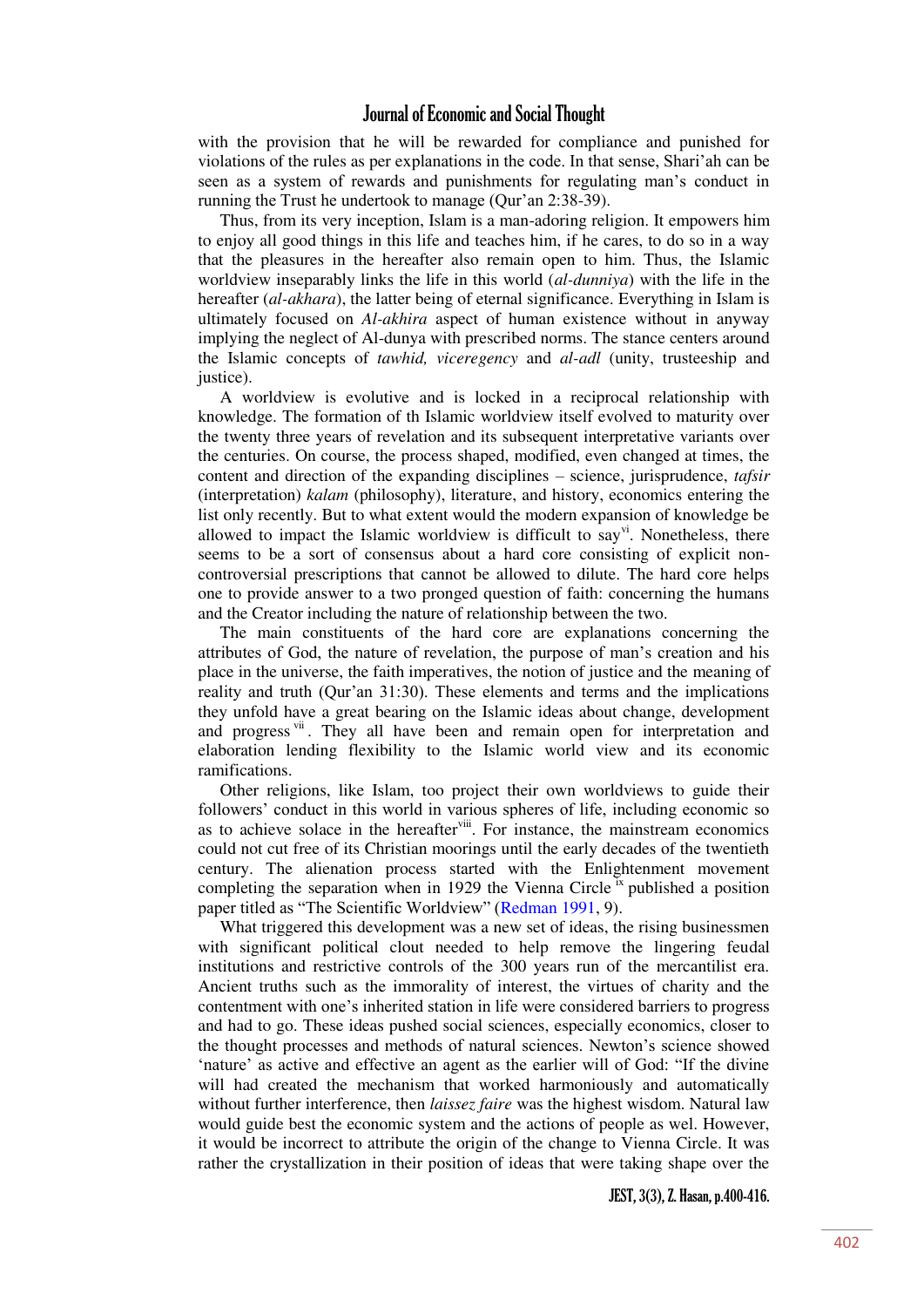centuries; for instance the emphasis on naturalism in Smith"s *Wealth of Nations* or the later advocacy for laissez faire in France.

Adam Smith (1776) further darkened the clouds Ibn Khaldun, a fifteenth century Muslim scholar had already cast on the nefarious mercantilist manipulations<sup>x</sup>. Smith, a moral philosopher though, articulated the pursuit of selfinterest as the *natural law* for economic activity; he argued that the pursuit harmonized individual and social interests conducive to overall progress and prosperity. He saw great spontaneity in the evolution of economic institutions like accumulation of capital, division of labour and the usage of money combining in the production of wealth. The legitimacy of the laissez faire was derived from the natural order illustration of solar system in Newton. It was sought to be reinforced by the key ideas of Darwin focusing on the natural selection based on individual differences leading in competition to the survival of the fittest. This led social scientists to the natural order from the biological end – the evolution of species.

Ideas illustrated from both ends – physics and biology – took the environment as *given* not to be manipulated or changed deliberately. The plea of maintaining the status quo suited those who had no grievance against the existing order; they saw benefit in its continuation. Interestingly, in economics a further but different influence from natural sciences side presumably came from the Einstein"s *theory of relativity* – what is true for an observer in one system may not be true for an observer in another system. The development of such terms as "frame of reference", 'value system' and 'point of view' is illustrative of such influence. ([Hasan, 1998\)](#page-16-0)

The three revolutions in natural sciences alluded to above, induced major changes in social studies in thought, method and direction, perhaps most in economics. Many saw in them a "unity of method" applicable in equal measure to all science – physical or social. Islam endorses this unity but with a difference – The law for societal regulation is given by the Shari"ah; it cannot be derived or based solely on observations of the natural phenomena. Such observations are encouraged as supplementing Shari"ah norms and instructions as they too are in conformity with nature – the nature of man.

The difference in the unity of the scientific method and the natural law in the two worldviews – Islamic and secular – initiates major departures of Islamic economics from the mainstream. The basic ones relate to the "is and ought" controversy, reason revelation relationship, doctrinal stance and reality. These are briefly discussed as follows

#### *2.1. Is and ought controversy*

The secular worldview sought to expel all transcendental ideas from the purview of social sciences. Such ideas were attacked in economics with a skeptical scalpel as ethics and morality attempted to deduce illogically prescriptions from facts – an "ought" from "is". Economics as a science is concerned only with what is. What ought to be, it could admit only when supported by objective logic. This view of mainstream economics never paled into insignificance once it occupied the centre of stage<sup>xi</sup>. The secular scientific worldview thus thought of the universe as a self-acting machine following the natural laws even when Allah was its original creator! The contention restricted man"s vision to his existence in this world without any thought of the hereafter. It awakened the body, slumbered the soul. The turmoil ridden world thus lives in chaos and anxiety.

The so-called scientific worldview essentially projects rationalistic materialism, reflecting and caring only for the mundane desires of man. Thus, Alfred Marshall could talk of economics as catering only for "the material requisites of well-being in the ordinary business of life (*Principles,* 1898, 1). In the absence of hereafter and accountability to any superior being, man feels existing because he exists; he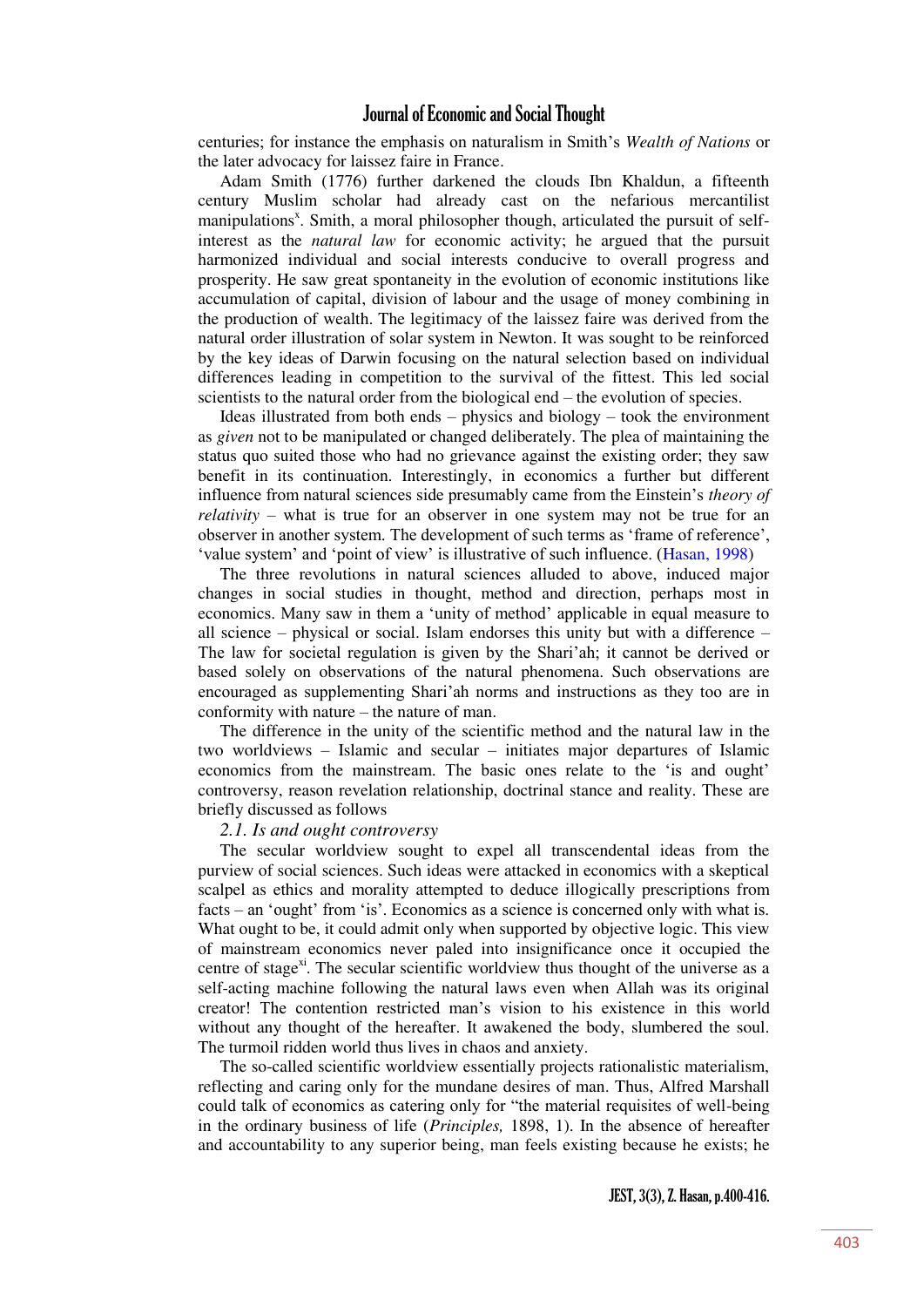sees no difference in an act of suicide and a feat of sacrifice as he faces no system of reward and punishment.

In Islam, the matter-spirit interlocks in man"s personality do not allow him to follow either asceticism or mammon worship. But once the Enlightenment ejected scientific worldview in the West separated the two, capitalism never allowed them to rejoin. Economics overpowered human thought and action to the exclusion of ethical consideration; man could throw atom bombs on populous metropolitans of Japan to hasten the end of an already ending war just to see the unparalleled devastations with triumphant joy and satisfaction?

Material progress unrestrained by ethics and morality has been indeed tremendous but at an incalculable cost to mankind in terms of environmental damage and human suffering. The fragmentation of the unitary religious worldview in the name of science made the capital owners the dominant social class perpetuating abject poverty and vulgar inequalities in opportunities, freedom and prosperity. To them belongs power wealth and now even clientele religion $\frac{x}{n}$ . One task of Islamic economics is to seek restoration of the unity of its worldview which the alien influences have dismembered and fractured in the Muslim mind as well. Required contextually is a closer look at the relationship between reason and revelation.

#### *2.2. Reason-revelation relationship*

One may look at this relationship in two different ways. First, reasoning operates as a tool of analysis *within* discussions on revelation. Second, reason confronts and questions revelation from *outside* the confines of religion. The first way of looking at the relationship is Islamic, the second secular. The meanings and argument is not the same in the two cases.

The monistic view of Islam<sup>xiii</sup> includes both reason and sapience – intuitive wisdom – in the ambit of rationality; secularism leaves sapience out (Al-Attas [1993,](#page-16-1) 18, 35; [Hasan, 1995,](#page-16-2) 59). For distinction, we shall replace reason with its Islamic import as *intellect* that is reason plus sapience, leaving the term reason as it is in secular usage.

Intellect as defined above is a faculty that transcends the realm of understanding and provides preclusive principles for human guidance in worldly affairs. It makes comprehensible to man the metaphysics of the visible and invisible worlds and of their mutual linkage, thus enabling him to develop a holistic and integrated vision of life; indeed, the intellectual foundations to the Islamic conception of God as enshrined in the scripture. For, unlike secular rationalism, Islam does not see Nature as a material physical object for human exploitation and use; it accords it a further and deeper significance. The Qur"an upholds Nature – the entire universeas an open book which intellect alone, not rationality, can help read, understand and interpret. Intellect makes one feel and grasp that Nature is bestowed with a cosmic relevance. It must be revered as it contains symbols bearing testimony to the existence of God and his supremacy in the universe.

Intellect invokes commitment to faith and ennobles ideas like creativity, beauty, love, sympathy, sacrifice and so on. Intellect can alone – not rationality – appreciate why Ibrahim unhesitatingly plunged into the fire Nimrod got lit; what made Edward VIII kick off the mighty British throne to marry the lady he loved; or why did Nietzsche the great German philosopher sacrificed his life protecting a helpless injured horse from the merciless beatings of her owner [\(Hasan, 1998,](#page-16-0) 12). The Qur'an (30:39) declares: "That which you give as interest to increase peoples" wealth, increases not with God but that which you give as charity seeking goodwill of God multiplies manifold". Mainstream economic rationality cannot see how apparent loss here could be a gain in the hereafter; intellect can as it would take into account the non-pecuniary benefits like spiritual solace and mental tranquility.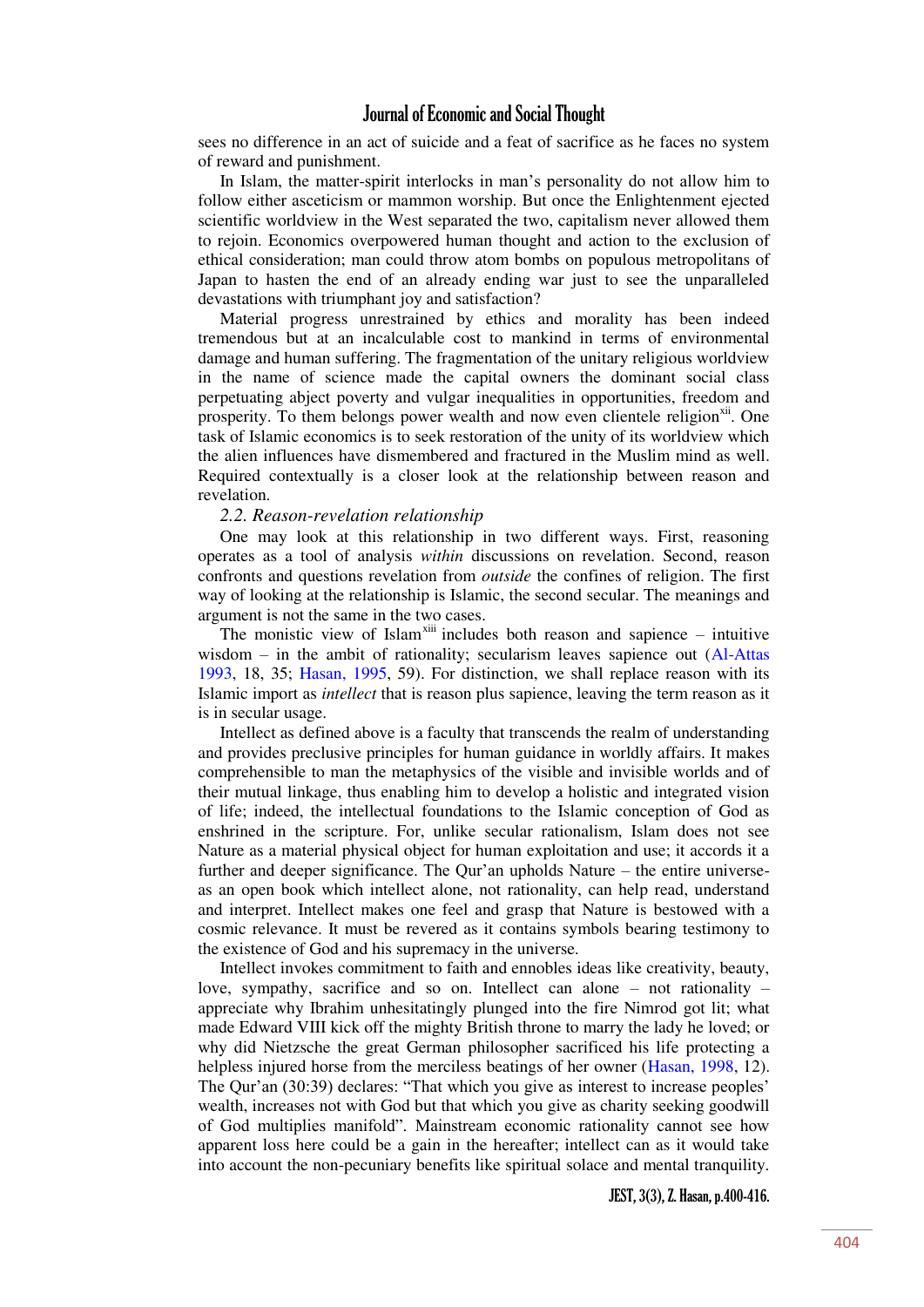Indeed, intellect can create ideologies and systems, even revolutions as history testifies. Intellect widens the span of knowledge and its sources. However, the confusion in Islamic economics may arise, as it sometimes does, if sight is lost of the distinction between intellect and reason in discussing the role of the latter in explaining revelation.<sup>xiv</sup>

#### *2.3. Doctrine versus reality*

Economic activity operates within some ideological framework; economics has an underlying doctrine that shapes institutions and prescribes goals, helps design policies and gives content and direction to the ground reality. Thus, economies have an operable doctrine-reality circuitry. In mainstream economic systems – capitalism and socialism – the doctrines resulted from the formalization of the observable ground realities. For example, Adam Smith observed the accumulation of capital, technological breakthroughs, division of labour and monetary institutions maturing in the country – he could foresee industrial revolution characterizing UK the leading colonial power of the world. His *wealth of Nations* raised capitalism – its institutions and doctrine – from ground realities. He is rightly called the (capitalistic) system builder. Likewise, Karl Marx saw the dark side of capitalism – exploitation of the working class, spread of mass poverty, deprivation and denial; he provided the initial design of what matured as socialism. Over time, both capitalism and socialism assumed various shades and variations. The commonality between them is that in both cases the glide is *from reality to doctrine.*

 What about Islam? Here we have neither a Smith nor a Marx. Colonization of most Muslim countries did not allow them to grow out of the early mercantilist era. Thus, Ibn Kuldun"s *Introduction* (1406) could hardly go beyond discussing the causes that account for the rise and fall of nations along an inverted parabola with wealth on the X-axis – he could not draw the contours of an Islamic economic system because he saw little operating on ground. During the long colonial subjugation, Muslims only moved away from Islamic imperatives in many ways except retention of faith and rituals. By the dawn of independence, their economies had already gone far on the road the colonizers had charted for them. This continues even today as geographical independence has yet to liberate intellect and soul.

 The restraints of history apart, there is another difficulty in Islam. Here, one is confronted with a doctrine already in existence. The economic system has to address the stated objectives (*maqasid-al-Shariah*), it must, for example, prioritize the fulfillment of basic needs, enforce the norms of justice, ensure business fair play, tighten market regulations and work for distributional equity. The glide has to be *from doctrine to reality.* The task is to make the existing realities reconcile with the doctrine; to get rid of the impurities that invaded it overtime and continue to invade even today. This indeed is an uphill task under the current chaos and turmoil that plagues the Muslim world today. Still, a beginning, however, small, has to be made somewhere. Expedient would be a step-by-step approach to reach the destination in course of time.

With this background we proceed with a discussion on various topics on Islamic economics.

### **3. Definition of Islamic economics**

It is very difficult to define economics, more so in an Islamic dispensation, because it has to maintain its linkage with ground realities. Economic activity is immersed in social dynamism. Thus, with multifarious social change the scope of economics must keeps on changing, rather expanding, like the boundaries of a fast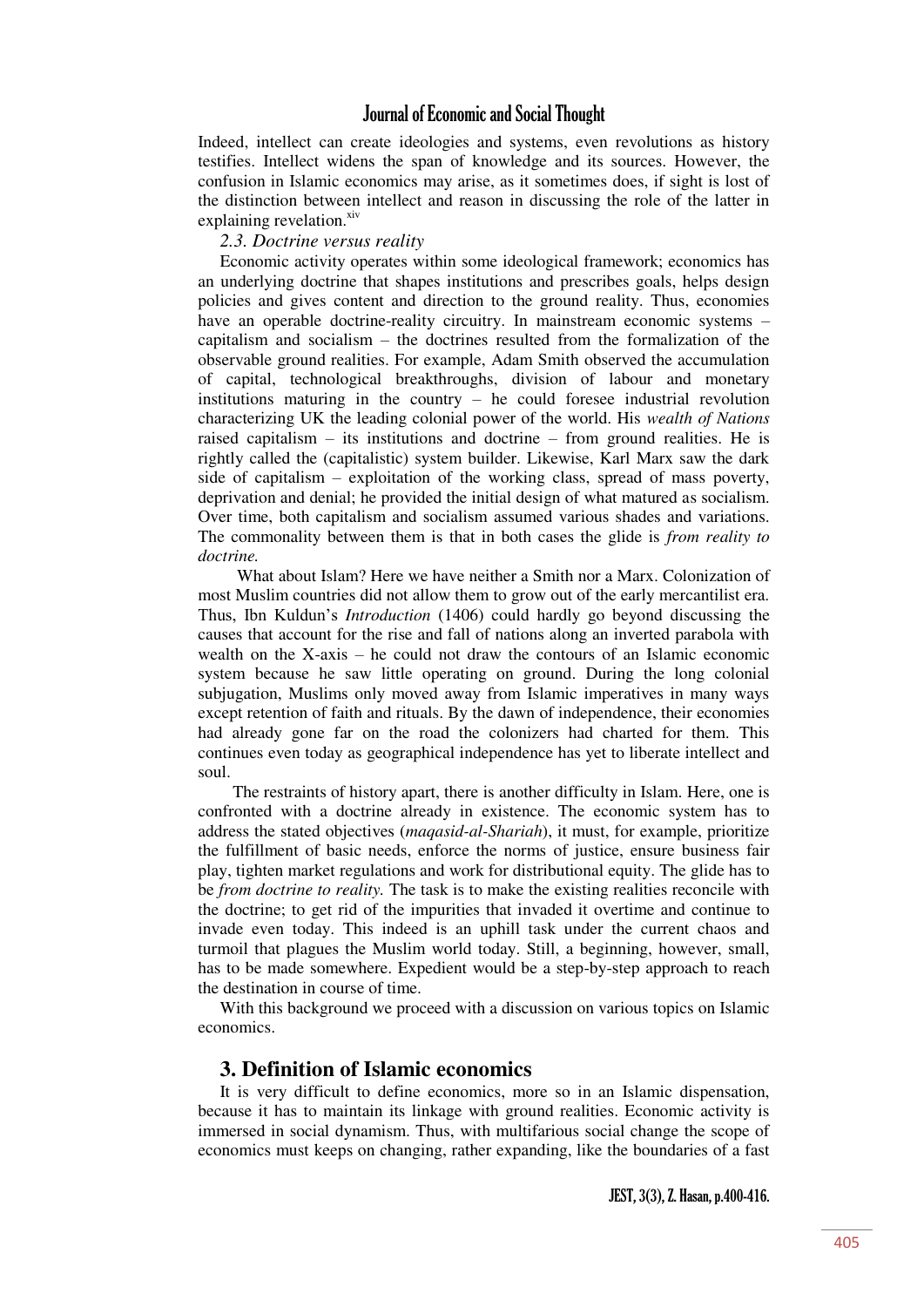growing metropolis. Still, for proper understanding of the subject, it becomes necessary to define it as precisely as possible.

A generally acceptable consensual definition of Islamic economics has not yet emerged even after more than six decades of its formal/informal existence (Iqbal, [& Muljawan 2007,](#page-17-1) p.4). Social dynamism apart, several other reasons have impeded the progress in the matter. First, the task of formalizing Islamic economics was initially taken up by the religious scholars. They worked hard with devotion, earnestness and humility. They successfully raised the edifice of Islamic economics, expanded educational institutions and courses in the area, brought out journals and attracted professionals from the mainstream to enrich and give the subject a modern look and acceptability. Great contribution it all was and earned all the praise it deserved.

New entrant to the discipline were sought and encouraged albeit there was a discernible preference for those linked to the Islamic revivalist movements across countries in matters of recognition and reward. A school of thought of sorts seemed to have developed in Jeddah [\(Hasan, 2005,](#page-16-3) 12-13) having common position on the approach, content and thrust of Islamic economic ideas. With occasional departures, concepts like scarcity of resources, pursuit of self-interest, and maximizing behavior on the part of economic agents and what followed in their wake was mostly thought extrinsic to Islamic economics; nay they were acclaimed to be the defining departures from the secular mainstream economics. This created a lot of difficulty, confusion and inconsistency in shaping the subject – its definition, nature and scope<sup>xv</sup>. There is no commonly agreed definition of Islamic economics; there is rather a welter of them characterized with ambiguity, confusion and illogic.

The historical "pull back" on the one hand and resistance to it on the other have divided the Islamic economists into two broad strains – regressive and forward looking. The regressive insist on a puritan all-or-nothing approach to develop Islamic economics. They reject the mainstream economics lock stock and barrel; to them, it contains nothing worth Islamic approval or absorption. To us, they are ivory tower thinkers and offer little that is operable in the current times, even in Muslim countries. In contrast, there are those who argue that Islam never divided knowledge into Islamic and non-Islamic. It takes the available stock of knowledge, advocates for using Islamic filters to accept that passes through and reject what does not even after modification in the light of Shari"ah norms. It is this sort of "step by step approach" that is gaining ground in the more recent writings in Islamic economics. Then, there are those who are seen lurching between these two more definitive positions; not a few have preferred to revise their earlier postulates (see [Khan, 2013\)](#page-17-2). There is now increasing realization that mainstream economics contains much in terms of argumentation, analytical tool and modes of presentation for adaptation with advantage. Contextually, the denial of resource scarcity has almost vanished, pursuit of self-interest conditioned by the Islamic ethical norms is accommodated and maximizing behavior is not rejected out of hand.

Despite this softening of attitude on several fronts, the majority of scholars continues to have strong proclivity to denounce any semblance of a proposal of defining Islamic economics that has the slightest affinity with the mainstream as touching the untouchable. This must be resisted as no one, save the naïve, can deny the *'unlimited want-scarcity'* realism of human existence being part of the Divine scheme. The definition we present below is doubtless in the post-Marshall Robinson vein and yet its ramifications, we shall see, pull the two disciplines – Islamic and conventional - poles apart.

"Islamic economics is the subject that studies human behavior in relation to multiplicity of wants and scarcity of resources with alternative uses so as to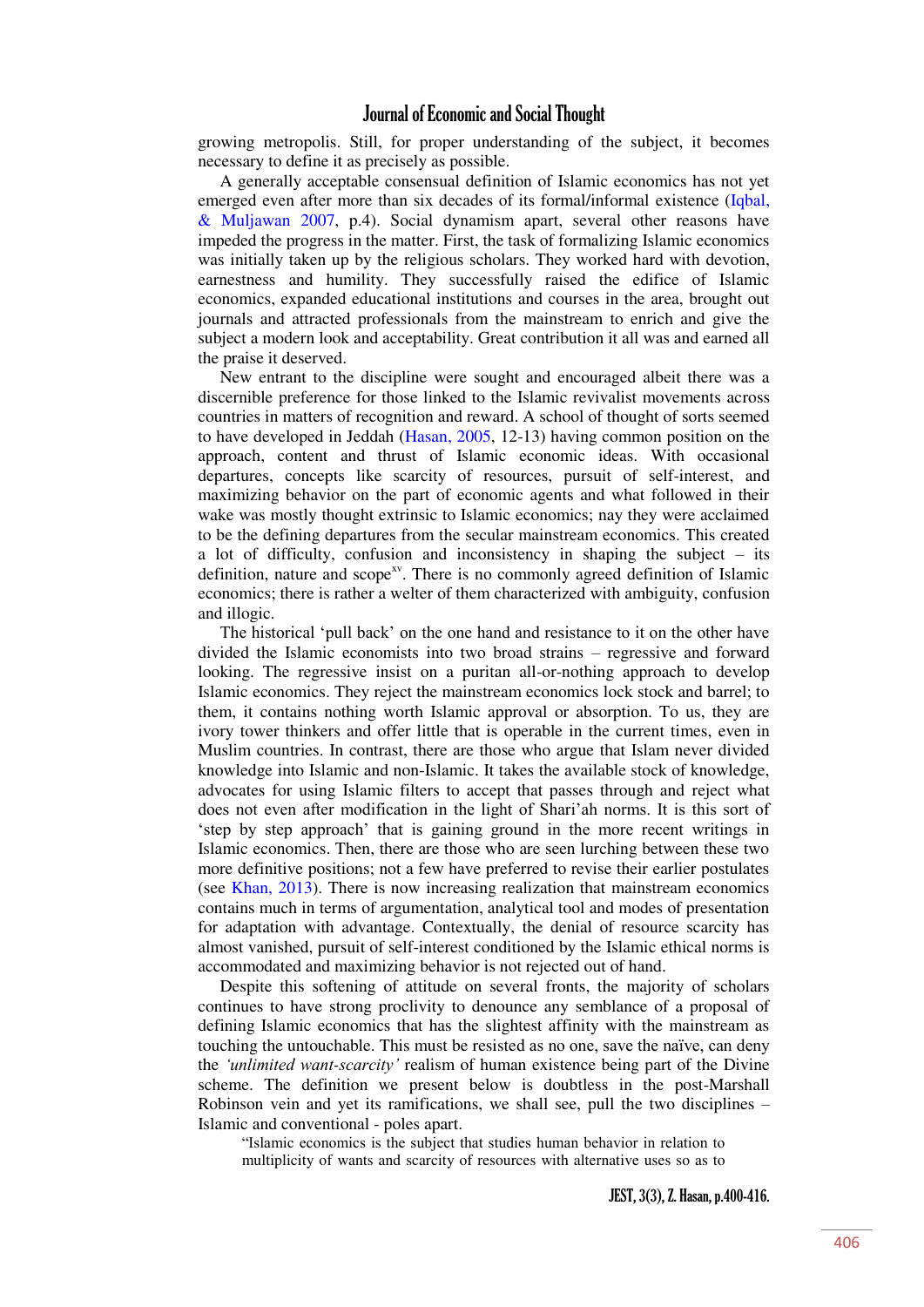maximize falah that is the well-being both in the present world and in the hereafter" ([Hasan, 2015,](#page-16-3) 4).

Islam nowhere denies unlimited character of human wants; a tradition rather says that if one is given a mountain of gold, he would ask for another. Allah in His mercy to mankind has created resources for his use in inexhaustible measure but what, and how much, from the store would be *available* to humans at a time and place, depends on the state of their knowledge and effort. Unlimited wants relative to resource availability is the fountainhead of social progress and prosperity, concern and anxiety as well [\(Hasan, 2014\)](#page-16-4).

The incorporation in the definition of the notion of "Falah" to which the call to prayers from the minarets invites the believers to come ten times a day is epitome of what Islamic requires of mankind – using the material means to achieve solace in the hereafter. It is expressive of the prayer that believers mostly address to God after each prayer:

"Lord! give unto usin this world that which is best and in the hereafter that which is best, and save us from the torment of fire" The Qur'an (Al-Baqarah 201).

In addition, the definition closes the gap between the mainstream and Islamic disciplines, yet keeping the two distinct because of their world view differences. Some of the important concepts are in the revision process. To repeat, denials of resource scarcity relative to multiplicity of wants has almost vanished, pursuit of self-interest within ethical bonds is acceptable, above all maximizing behavior on the part of economic agents is entertained with conditions.

# **4. Nature and scope**

The nature of economics signified the sort of subject it was - a positive science, or a normative science? The distinction symbolized the culture of mainstream economics since Lionel Robbins (1932). The distinction became common in economics textbooks<sup>xvi</sup>. Scope on the other hand, refers to the subject matter of economics that is the sort of areas it covers. Because the basic economic problems of people everywhere are quite similar, consumption, production, exchange of goods and services as well as distribution of wealth remain the basic concerns of economics, including Islamic, both at the micro and macro levels. Financing and public economics problems including environmental issues cannot be ignored. Price theory would lie at the heart of all these discussions. The point of departure from the mainstream would be the concept of efficiency in various fields. Efficiency would indeed be a hard nut to break. For example, price discrimination in monopoly is considered efficient in mainstream economics but Islamic ethics may consider it unjust. Similar could be the case of wage cuts to pull the economy out of depression. Cases can be multiplied.

Following Adam Smith, mainstream economics was thought concerned with wealth alone and the factors that promote its growth in a society until the closing years of twentieth century. But the social environ was still swayed with ethical and moral considerations. The focus on wealth made economics an unpopular dismal science. Marshall [\(1898\)](#page-17-3) shifted the emphasis to achieving the social well-being, wealth considered only a means to that end. Economics became both a positive and normative science with an art aspect also added. The position changed radically when in 1932 Lionel Robbins, a member of the Vienna Circle, posited a scarcity based view of economics making it neutral towards the ends. Positivism became its nature, empiricism its method. Its scope widened. Wherever scarcity could give rise to a cost benefit trade-off was seen an economic problem. Thus, economic analysis is applied today not only in popular spheres of life but even in crime, education, the family, health, law, politics, religion, social institutions, war, and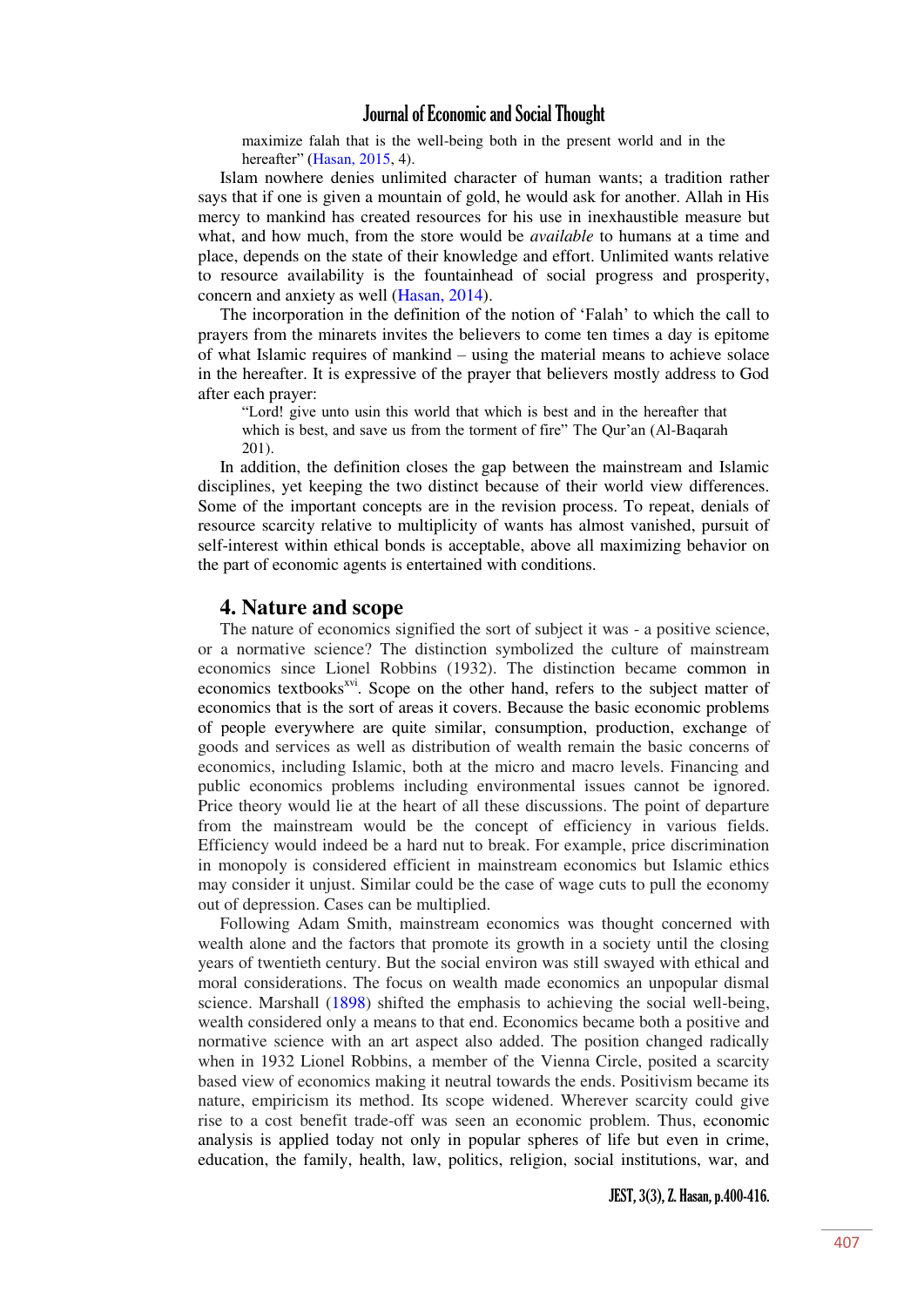science. The expanding domain of economics in the social science has been described as "economic imperialism". The description shows the nature and scope of modern economics. This may all extends to Islamic economics but with its *halal/haram* restrictions.

Islamic economics too is a scientific body of knowledge, in that it admits the use of reason and analogy to establish "cause and effect" relationships. The Qur"an does not shun rationality or positivism. It is not averse to the use of empirics either. The scripture contains many positivist statements about the natural phenomena and human character. However, based as it is on religion, Islamic economics has of necessity a dominant normative aspect; it cannot move beyond its moral confines. Since Islam prescribes a way of living in this world, it avoids *idle theorizing*. Principles of Islamic economics are essentially the principles of economic policy. In sum, the subject holds both positive and normative content. It also prescribes action programs to achieve Islamic ends as alluded to earlier<sup>xvii</sup>.

As one point of distinction, it is at times contended that mainstream economics is value neutral while Islamic economics is value based. This is not true. For, mainstream economics too is not free of value judgments. Values are implicit in its basic assumptions – freedom of enterprise, private ownership of property, market arbitration, competition, non-intervention and so on fall in the category. These assumptive values exist because of social approval and can also be changed or modified through social agreement. In Islamic economics values are God ordained; human beings can impart to them limited interpretive flexibility; they cannot abolish or replace them. Thus, both economic disciplines have values; the difference lies in their source.

#### **5. Methods and methodology**

Since economics essentially deals with the human behavior, many economists rightly argue that it cannot be as precise a study as the natural sciences like physics, chemistry etc. The latter have the facility of experimentation in designed laboratories where the behavior of relevant variables can be easily controlled to observe their mutual interactions. Social sciences, like economics, do not enjoy such facility because they deal with living being where stimuli can seldom be subjected to external control. Still, over a period of time economic science has gained the maturity to develop its *methods* that can be used for efficient analysis of economic phenomena. The role of these methods is to search for possible cause and effect relationships between the variables under consideration that could be generalized for explanatory purposes as also for making predictions with sufficient accuracy.

There are two broad methods used in the economics for the purpose: a) The deductive method and b) The inductive method. The positive-normative controversy in economics has cast its shadow on the issue of method suitability as well driving a wedge between deduction and induction. The "battle of methods" has been quite famous and familiar in economic literature until it was realized that "is and ought" can hardly exist without each other  $(Hands, 2012)^{xviii}$  $(Hands, 2012)^{xviii}$  $(Hands, 2012)^{xviii}$ . It was argued, for example, that in Pareto optimality postulate– making someone better off without making anyone worse off – the fundamental postulate of modern welfare economics, the 'positive' incorporates a 'normative'; norms of efficiency are purposeless without considerations of "equity" in the distribution of income/and resources; the two must go together. These developments led to the conclusion that deduction and induction were both needed for scientific analysis as the right and left foot were both needed for walking.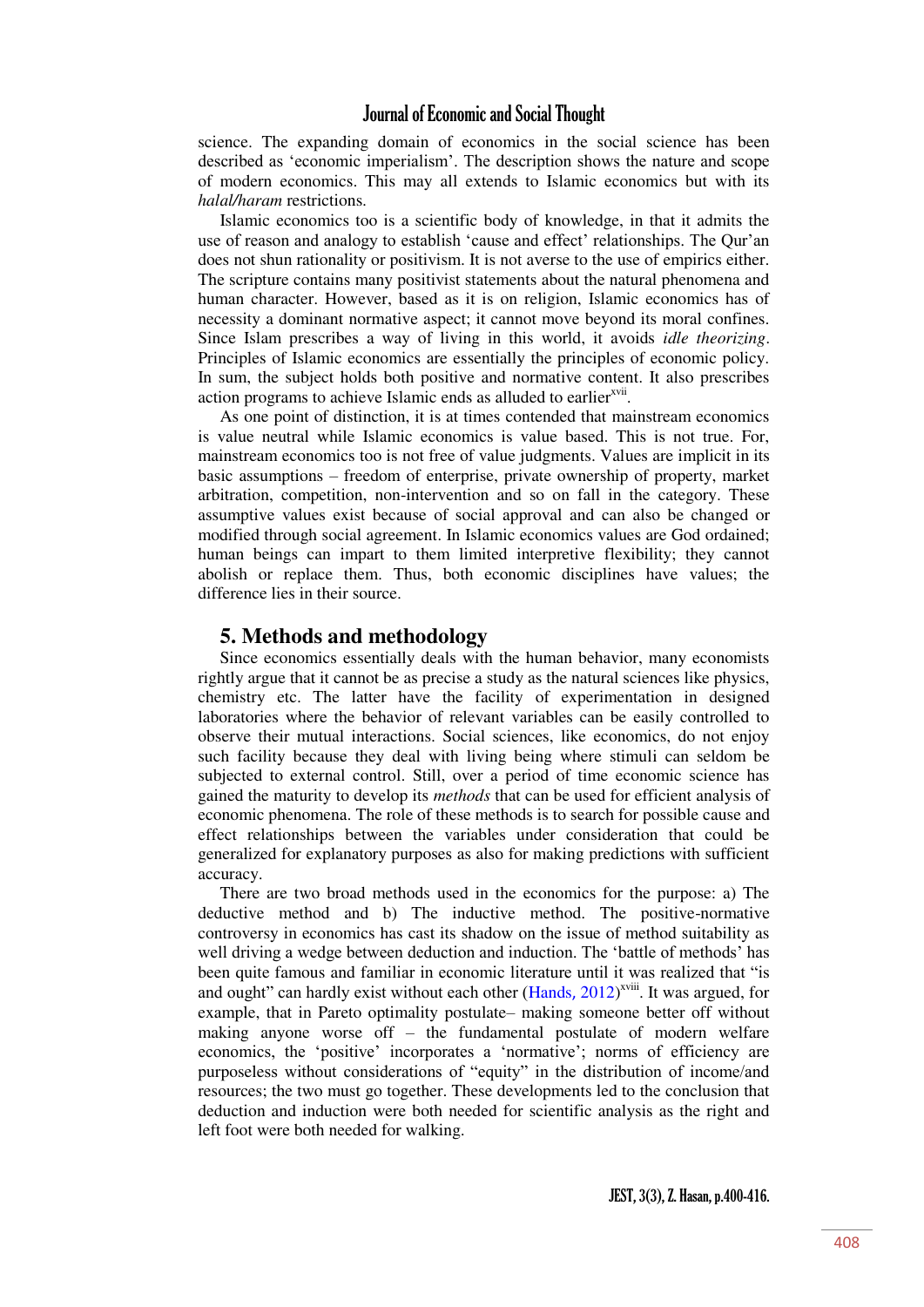In any case, one cannot imagine the existence of Islamic economics without a dominant normative content; raising concerns about wealth concentration, rising deprivations, wage inadequacy, rent-seeking, land reforms, uncontrolled freedoms, environmental degradation and so on. The mainstream reconciliation on methods helps the cause of Islamic economics. We must have a brief look as to how each of thesemethods work.

#### *5.1. Deduction*

In thismethod certain hypotheses or postulates regarding human behaviour are taken to be true, for example men are generally guided by self-interest, and then with the help of logical reasoning it is sought to be established how they are likely to behave in a particular case. To illustrate, pursuit of self-interest will tend to make consumers to offer as low a price for a commodity as would be acceptable to the seller. On the other hand the latter would attempt to extract as high a price for the commodity as the buyer would be willing to pay. The price would be determined where these two contending forces would be in balance. It comes about that both the laws of demand and supply can be deduced from the pursuit of selfinterest postulate. The important point is that in deduction we move from a general truth – real or assumed – to particular conclusions. David Ricardo extensively used this method to establish many economic theories in the areas of distribution and foreign trade; theories that even this day have explanatory and predictive values.

#### *5.2. Induction*

Deductive method of course has merits and has proved helpful in many cases. It economizes on time and expense. However, it seems to suffer from certain weaknesses. The main one is that theories it establishes often tend to fail to keep pace with social dynamism over time and space; ground realities increasingly defy the assumption underpinning them.

Therefore, economists belonging to the German historical school and others have favoured the inductive or empirical method. Induction involves going from particular to general. Here the focus is on facts to discover uniformities in conduct generate reasoning. For example, cost data collected from the accounts of a large number of firms over time and space over short period defined by fixity of plant capacity reveals a common pattern expressed in the form of laws of returns in the short run to describe cost out-output relationships. Thus an attempt is made to arrive at generalizations from the known facts the ground realities. Here also social dynamism, variations in data definition and recording within and between economic entities, choice of sample designs and techniques of analysis detract from the reliability of generalizations derived. Empirical studies are increasingly found confirmatory rather than refutative; they are especially weak on perdition front.

The more sensible position on methods seems to be the use of both deduction and induction at different stages in the same piece of inquiry as the scientific method. Islam is rather supportive of this position; deduction and induction have both played their part in the evolution of *fiqh muamlat,* especially in Moorish Spain.

Methodologyof economics broadly consists of the set of criteria, rules, and procedures which the philosophers of the subject have evolved over the years to examine and evaluate how well the subject is performing in achieving its goals, over time and space; contextually, it examines nature, scope, and its methods of investigation. For working efficiently, methodology is generally seen as standing *outside* economics, the subject it is purported to evaluate. On the contrary, in Islam usul-al-fiqh serves as the methodology to generate and supervise fiqh-al-muamlat. Both are parts of Islamic economics and operate to achieve not any man-made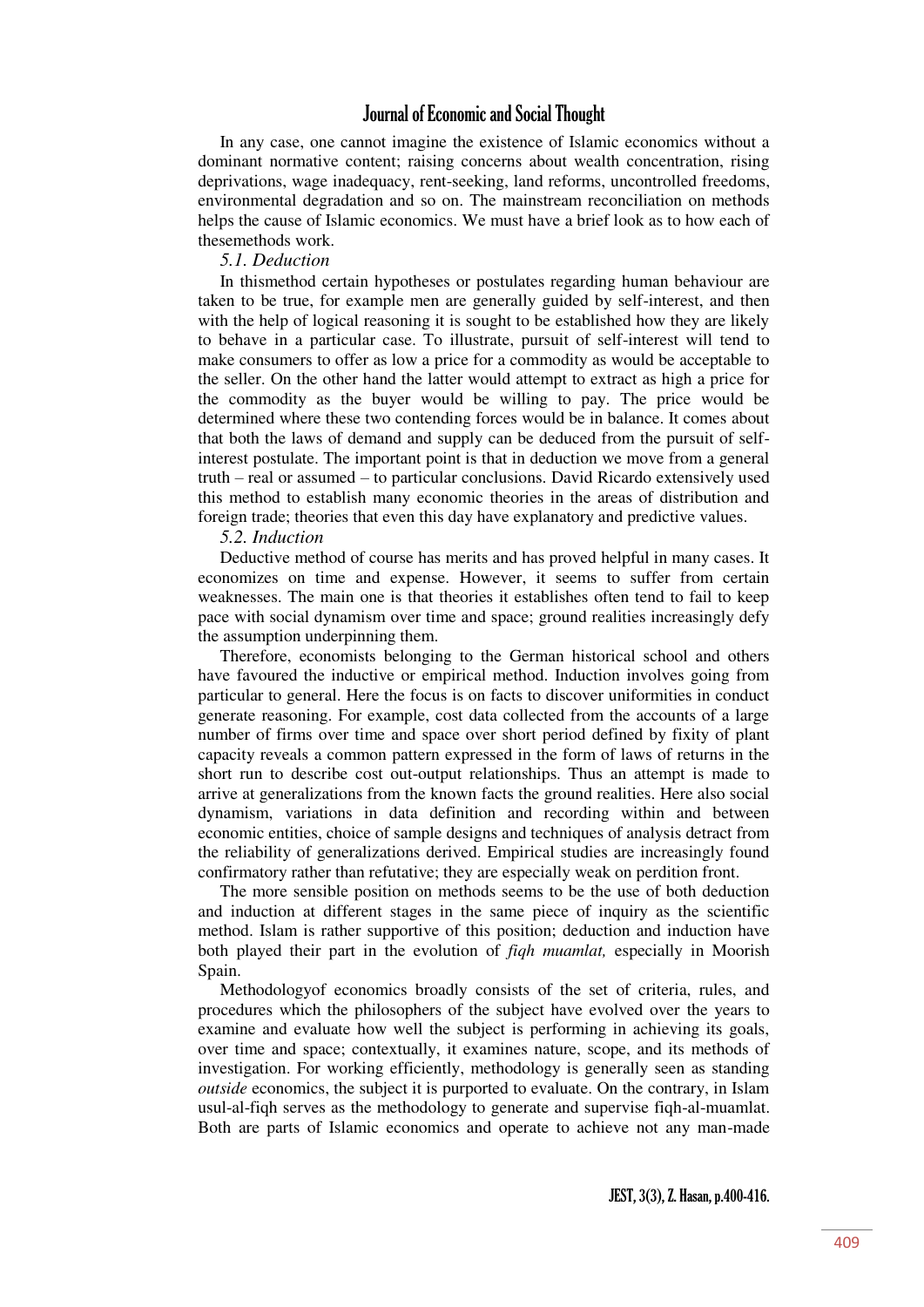goals but objectives of the Divine law. The role of intellect is to impart interpretive flexibility within the given framework, not beyond [\(Hasan, 1998,](#page-16-0)  $17 - 24$ )<sup>xix</sup>.

Mainstream writings on methodology proliferated after the 1950s but the wave subsided before the close of the century. The subject increasingly ran into so much abstraction and controversy that its study was shifted from the departments of economics to that of philosophy in many universities across the globe. It is interesting that while attention to methodological issues tended to wane in mainstream economics literature, it tends to gain ascendancy in the field of Islamic economics. Several prominent scholars including Al-Attas [\(1995\)](#page-16-1), Massod Alam Choudhory  $(2007)$ , Zaman  $(2013)$ , Mirakhor  $(2007)$ , and Haneef  $(2011)$  dub most of the current literature coming out on the subject violative of Islamic law and intent from methodological norms as they interpret them. As such they reject most of it as mimicry of the mainstream neo-classical economics. One may grant them the positions they take but the difficulty is that they do not go beyond rejection, prescribing little operable under the prevailing circumstances of the Muslim world. A cruel example is that a high powered committee was set up in 2010 on the IDB initiative under the chairmanship of a remounted Pakistani scholar to write a textbook on Islamic economics for use in teaching Islamic economics in the higher education institutions. Six years have gone by, the book has yet to see the light of the day. Individual contributions in the area also failed to win wider approval.

#### **6. Economic systems**

Islam prescribes a way of living in this world for salvation in the hereafter. The Divine law demands ground demonstration; theorizing has little value in the Shari"ah. Thus, Islamic economics started with writings on the Islamic economic system.<sup>xx</sup>

Economic activity operates in a broad organizational framework called economic system. The framework consists of economic entities like households, business firms, public institutions, markets and so on. They are constituted and operate according to a set of rules of conduct governed by doctrine ingrained in the social worldview. The main components of a system making that of Islam different from the two others - capitalism and socialism - are as under.

*6.1. Axiomatic differences*

Axioms refer to what a system believes as self-evident truths; truths implicit in the worldview a society upholds. To illustrate capitalism, in principle, believes in freedom of enterprise, public non-intervention in economic matters, market supremacy and arbitration with competition as a regulatory force ensuring public good. Also, in this setting, it sees no clash between individual and social interest in general.

On the contrary, socialism, shorn of its shades and details is opposed to freedom of enterprise that, it believes, must of necessity end up in a capital-labor clash resulting in the exploitation suppression and exploitation of the workers. It believes in public ownership of productive resources and planning by direction to ensure distributive justice and resultant social equality and eventual peace.

Islam seeks to take the middle path between capitalism and socialism. It accommodates the axioms of capitalism, but in a reformed and socially conducive form as per Shari"ah norms and directions. In its thrust and focus, the system is pro-poor without being anti-rich; it seeks to convert mundane ambitions of men here into means for salvation in the hereafter. Tolerance, patience, humanism and justice are its guiding principles.

*6.2. Property rights*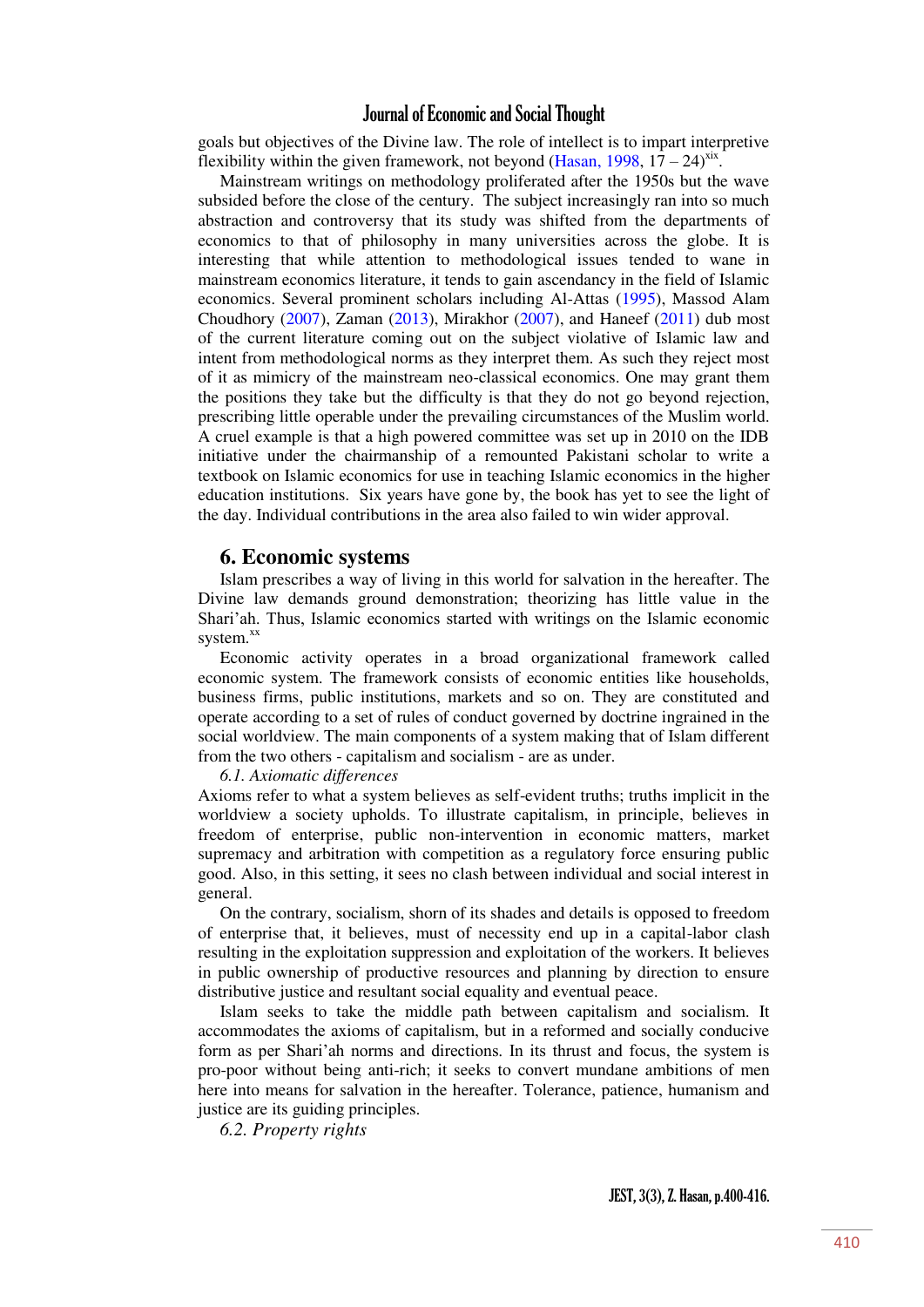The Islamic system, like capitalism, allows the private ownership of property but with an important departure. It enjoins on property owners to hold it not only for self benefit but in trust for others as well (Qur"an 2:29). Unlike capitalism, Islam assigns rights to others in one"s wealth – rights of the poor and the deprived that have to be honored. The scripture exhorts believers to spend in the way of Allah for social good no less than a prescribed minimum.

#### *6.3. Operational mechanism*

Allowing private ownership of property in Islam implies freedom of enterprise, pursuit of self-interest and seeking of maximization of gains, of course subject to shari'ah constraints<sup>xxi</sup>. Islam approves competitive markets and allows price mechanism to operate albeit sans interest, indeterminacy and speculation that mar fair-play. The system disapproves the socialist control and regimentation of markets.

#### *6.4. Societal priorities*

Capitalism, as its name implies, works to promoting and safeguarding the interests of capital owners. In that, it gives more weight to individual liberty and freedom of action compared to societal aspirations and well-being. Socialism seeks to reverse these priorities. Islam allows the individual *guided* liberty to develop and utilize his full potential to benefit himself and help others. Individual exists in a society not outside – a wave has presence in the ocean not beyond is its philosophy. Thus in Islam societal interest and well-being gets precedence over that of the individual in case there is a clash between the two. Thus, scarce economic resources have to be utilized to first produce those goods that meet the basic human needs of food, clothing, shelter, education and health care.

#### **7. Problems**

Islamic economics is at present in a muddled state and lacks direction. Part of the problem can be traced back to its originating in the writings of the men of religion who found them socially marginalized during the long spells of colonial rule over the Muslim lands. They did much laudable work that helped preserve the Islamic identity of the community and also provided them with a living. Compared to positive contributions to society, they tended to keep the masses away from modern education to save them from imbibing the cultural values of the colonial bosses. By the time, foreign rule ended and independence dawned over the Muslim lands after the Second World War, the community had already been divided horizontally between those equipped with Western education and those remaining stuck in narrow religious confines.

Independence transferred power to the minority with modern education leaving the religious leadership high and dry. The latter started Islamic movements across the Muslim world to capture political power. Islamic economics no longer remained a pious scholarly pursuit; it increasingly became part of the political arsenal the relatively poor and at the lower rungs of the intellectual ladder. Islamic movements could seldom get political power or retain it even where they could because of the Western mechanizations including armed intervention.

Nevertheless, Islamic movements did succeed in extracting major concessions and massive financial support from the various state organs for Islamic economics and finance to emerge and attain fast the status of an academic discipline not only in Muslim lands but with recognition across the non-Muslim world as well.

This indeed is a great and laudable achievement of the Islamic movements' leaders across the world. However, on this road of progress, the discipline has also courted some serious afflictions. With the passage of time and with wider recognition of the subject, the movements" dominance of Islamic economics and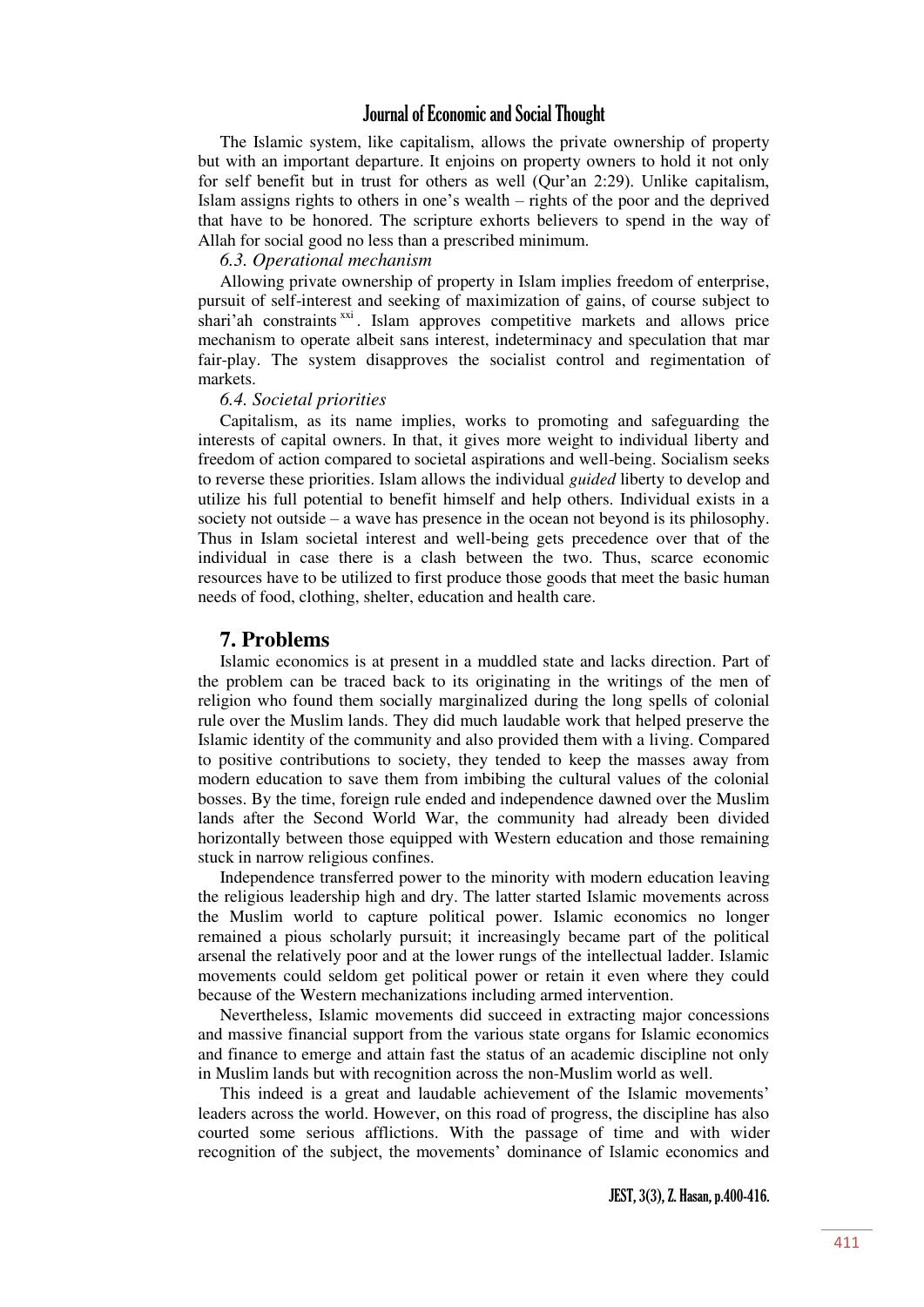finance education got slackening; they could not keep out, had to rather welcome, the non-movement professionals to enter and run the discipline. This has created some difficulties.

1. The old guards have revived, rather sharpened, their attacks on the Western Capitalism to establish the superiority of the Islamic alternative to replace it. The point here is not how valid is the criticism of the mainstream economics or the claims for the Islamic. The point is how valid it is to compare the ideals of a *nonexistent* Islamic economic system anywhere in the Muslim world with the weaknesses of capitalism operating actual economies? To us, it is an unfair chalk and cheese comparison proving nothing; getting us nowhere.

2. On the other end, the new enthusiasts, the professionals educated in the West with their foreign degrees enjoying a premium in the emerging economies, especially Muslim, have claims on Islamic economics. Conditioned in the Western mode of thinking, they want Islamic economics, especially finance, to develop along the empirical route fashionable in the West, knowing full well that ethical norms and intentions cannot be quantified and the data they can, and do use, seldom have the needed Islamic roots or content.

3. In between, has emerged a new group of the so-called Islamic economists: the Muslims retiring from the international financial institutions – the IMF and the World Bank. All of them are not worth the premium Islamic educational institutions put on them as *'experts'*. Their appointment to international institutions is not essentially on merit or by competition; it is essentially political – governments of member countries appoint them as their representatives as per quota. They largely make poor academics.

The educational, cultural and attitudinal differences among the academia working in the higher learning institutions in the Muslim world coming from very heterogeneous backgrounds have detracted from developing a cohesive, consistent multifarious and directional body of literature in Islamic economics.

## **8. Challenges and future**

Islamic economics faces some serious challenges for its survival as a distinct academic discipline. These are as follows.

In the forward march of any educational system – Islamic or secular – dread of change is the greatest stumbling block. xxii It may remain rooted in the past, but the past can never be the present or future of a living system. Conservatism is the millstone of Islamic economics, not contributing much in practical terms to the progress and prosperity of Muslims across theglobe. There is no merit in finding faults with others unless one can show what one preaches being superior on the ground. Demonstration wins" conviction, not claims.

Rising use of econometric modeling in Islamic economics and finance is harming the cause of purposive research. It lacks theoretical bases and data compatibility with Islamic norms. The results are invariably confirmative – reinventing the wheel – model specific and in most cases non-applicative. It is one of the the most perilous imitation of the Western academic culture in Islamic economics and finance. It tends to kill creative thinking in young scholars and detracts attention from indigenous issues [\(Hasan, 2007\)](#page-16-8). There is no useful idea in economics that cannot be expressed in the simple common usage language.

The serious most challenge Islamic economics and finance faces, is the lack of well-structured and graded courses and the matching textbooks. Western course structures and textbooks in social sciences" education do not address the relevant issues nor provide cases and illustrations appropriate with Islamic disciplines. Their use imitation needs restraint. As students in Islamic institutions of higher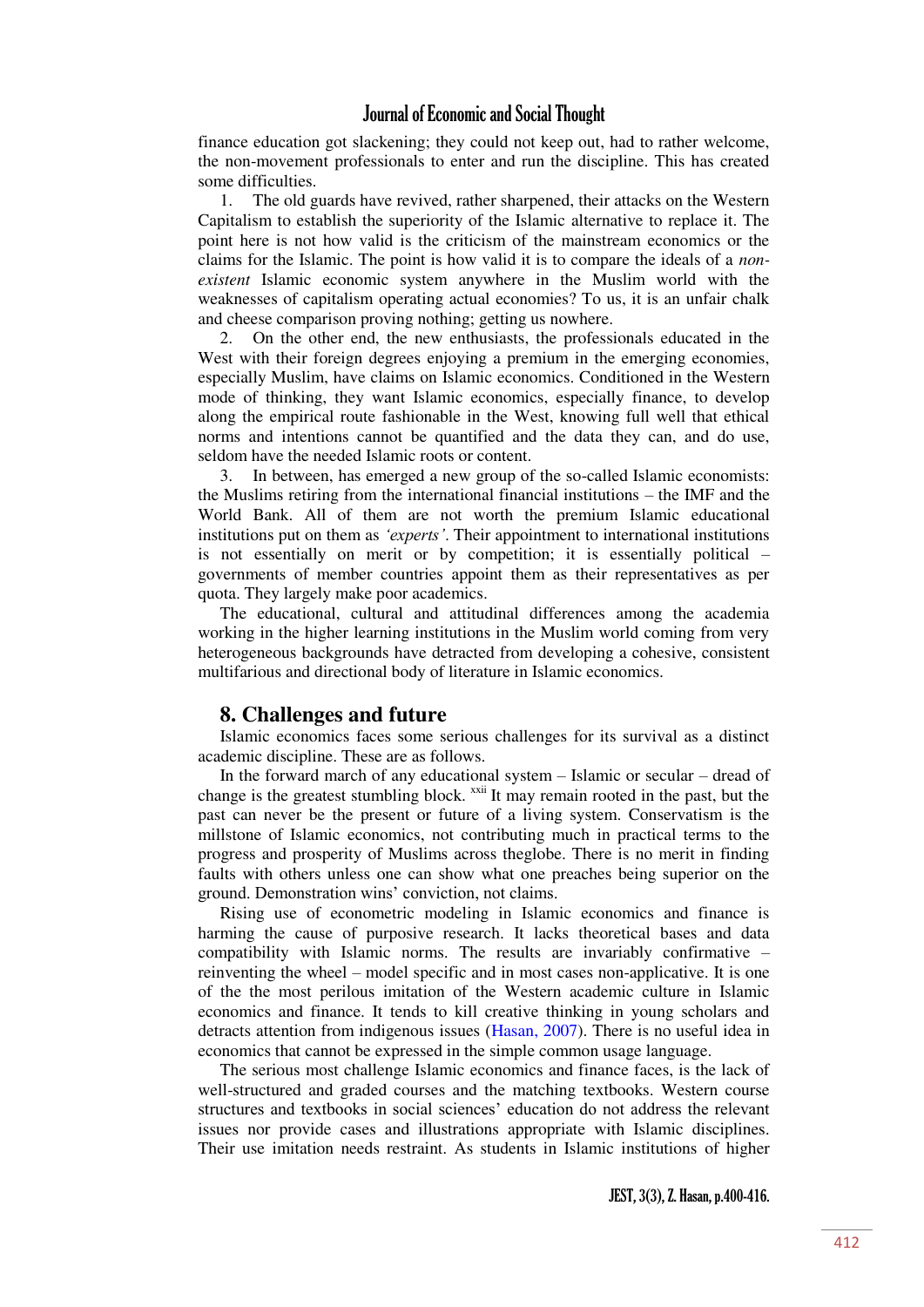learning cannot as they should not be kept away from the learning of the mainstream secular economics, and Islam does not shuns gaining that knowledge, it is advisable that writing textbooks on Islamic economics must be on priority and must adopt an integrative approach, not exclusive<sup>xxiii</sup>.

Not bulk of the of the journals brought out by the Islamic educational institutions for publication of researches proliferating in Islamic economics and finance are refereed and are well-recognized. A glaring omission is INCEIF acclaimed as the thought leader in the area of Islamic finance while its sister organization ISRA regularly brings out a bi-annual Shari"ah oriented journal on Islamic finance.

Instead of starting their own journals or promoting the existing ones, there is a distinct proclivity to encourage faculty and students seek publication in Western journals. There indeed is a rat race for publishing in Western journals to win recognition, employment and professional growth. New Journals are mushrooming there to fill the rising demand and their publication has become a fast expanding profitable business. These journals charge hefty publication fees. Authors in developing countries, especially Muslim, tend to go in for group-writing to share the publication charge. A scrutiny of some such articles for quality claimed is called for on a regular basis. I find some that I went through below par.

 Islamic economics is a social science; it is not theology. Unless Islamic economists shun a retrogressive approach to their subject and appreciate the interpretive flexibility of the Shari"ah accommodative of change the social dynamism initiates, the discipline will carry decreasing economic content marring its future. Islamic finance may survive till there is oil in the Muslim world or other energy sources do not sufficiently come up to replace it. But the future of Islamic economics, indeed, looks bleak at present.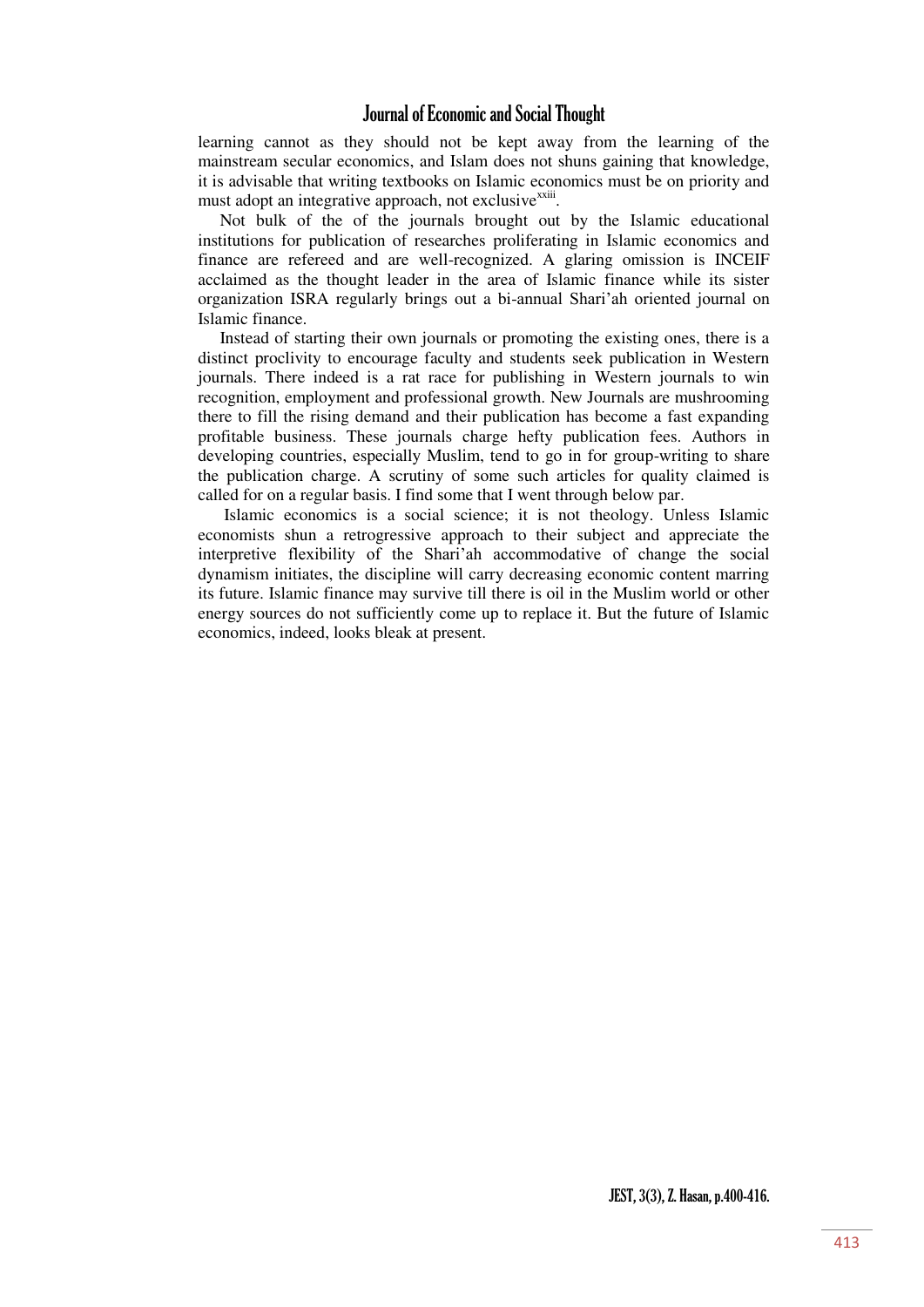# **Notes**

- <sup>i</sup> A good account of their contribution is provided in occasional literature surveys, but a systematic historical analysis probably first appeared in a paper of Islahi [\(2010\)](#page-17-6). Shinsuke [\(2012\)](#page-17-7) in his welldocumented research provides a 'Critical Overview of the History of Islamic Economics'. The 'Current State of Knowledge and Development of the Discipline' is available in Hussein [\(2013\)](#page-17-8).
- ii This apparently is common to the evolution and progress of various branches of knowledge. For instance, even the mainstream economics has undergone and is undergoing this process since its acclaimed origin in Adam Smith (1976). Even its name was not firmly fixed until the close of the nineteenth century. Alfred Marshall"s *Principles* [\(1898\)](#page-17-3) opens with the words: "Economics or political economicy …".
- $\frac{1}{10}$  for an elaboration of the point see Shari'ati ([1982,](#page-17-9) 22-25).
- iv Ibid. pp. 25-32. The author provides examples to clinch th point.
- v Ibid p.18, n.2. The author quotes the poet philosopher Dr. Muhammad Iqbal's couplets in his explanation.
- vi For instance, one finds that Al Atas is reluctant to admit modification or change compared to Shati'ati who is more accommodative to fresh interpretations.
- vii See Sadr [\(1983,](#page-17-10) 7-9); Al Attas [\(1995,](#page-16-1) 5) and Qutb [\(1978,](#page-17-1) 57).
- <sup>viii</sup> See for example Guide & Rist (1953, 516-570) on the economic role and impact of Christianity through history. See also Redman [\(1991,](#page-17-0) 176, n. 11).
- <sup>ix</sup> The Vienna Circle was a group of philosophers who gathered around Moritz Schlick, after his coming in Vienna in 1922. They organized a philosophical association, named Verein Ernst Mach (Ernst Mach Association). The group sought to re-conceptualize empiricism by means of their interpretation of the then recent advances in the physical and formal sciences. Their radically anti-metaphysical stance was supported by an empiricist criterion of meaning and a broadly logicist conception of mathematics. They denied that any principle or claim was synthetic *a priori*. Moreover, they sought to account for the presuppositions of scientific theories by regimenting such theories within a logical framework so that the important role played by conventions, either in the form of definitions or of other analytical framework principles, became evident. [\(Stanford Encyclopedia of Philosophy\)](https://www.google.co.in/url?sa=t&rct=j&q=&esrc=s&source=web&cd=5&cad=rja&uact=8&ved=0ahUKEwj-yrDftrjOAhVEto8KHdQLBt4QFgg4MAQ&url=http%3A%2F%2Fplato.stanford.edu%2Fentries%2Fvienna-circle%2F&usg=AFQjCNGlLJnG3WMRcw59OkjqLsqJCnbODg&sig2=pJ8M38xMZJhZ9Qv1Xgi6zQ)*First published Wed Jun 28, 2006; substantive revision Wed Feb 17, 2016*
- x Ibn Khuldun [\(1967\)](#page-17-11) is recognized as the founder of modern sociology but his contribution to economic thought is also well noted. (See Boulakia [\(1971\)](#page-16-9).
- xi See for instance these two definitions: Science is science and ethics is ethics; it takes both to make a whole man; but only confusion, misunderstanding and discord can come from not keeping them separate and distinct, from trying to impose the absolutes of ethics on the relatives of science. [\(Friedman, 1955,](#page-16-10) 409)

 Morality, it could be argued, represents the way that people would like the world to work – whereas economics represents how it actually does work.

<sup>xii</sup> To be sure, Islam is one thing, what Muslims are doing is another. In this work the focus is on Islam, not on the deeds of Muslims.

<sup>xiii</sup> The definition of monistic is a teaching with only one essential substance or principle as is the notion of *Tauhid* in Islam from which everything else follows.

xiv For a fuller discussion on the point see [\(Hasan, 1998,](#page-16-0) the Section on reason-revelation relationship.

- xvThe IDB Prize award lecture of Chapra [\(1996\)](#page-16-11) discusses the definition of Islamic Economics in pages 33- 35. In his footnote 32 he has reproduced without comment the definitions of the subject in the writings of S.M. Hasanuz Zaman, M. A. Mannan, Khurshid Ahmad, M.N. Siddiqi, and M. Akram Khan, To Chapra himself, Islamic economics could be defined as "that branch of knowledge which helps realize human well-being through an allocation and distribution of scarce resources that is in conformity with Islamic teachings without unduly curbing individual freedom or creating continued macroeconomic and ecological imbalances." Aydin [\(2013](#page-16-12)) adds Hasan"s definition of Islamic economics to Chapra"s list and reviews them all in terms of what he spells out as a new paradigm in pp. 27-29.
- <sup>xvi</sup> In thinking about economic questions, we must distinguish questions of fact from questions of fairness … Positive economics deals with questions such as: Why do doctors earn more than janitors? Does free trade raise or lower the wage of most Americans … Normative Economics involves ethical precepts and norms of fairness; should poor people be required to work if they are to get government assistance? Samuelson & Nordhaus [\(2001,](#page-17-12) 7-8).
- <sup>xvii</sup> In a way the positive/normative tangle had already been resolved for economics when J. Keynes [\(1917,](#page-17-13) 34-35) observed: ""The problem whether political economy is to be regarded as a positive science, or as a normative science, or as an art, or as some combination of these, is to a certain extent a question merely of nomenclature and classification. It is, nevertheless, important to distinguish economic enquiries according as they belong to the three departments respectively; and it is also important to make clear their mutual relations."
- xviii A related development has been the advent of the "rational choice theory".
- xix An authentic and readable reference for a detailed comparative study of methodological issues and their role in shaping the two distinct academic disciplines is Addas [\(2008\)](#page-16-13): *Methodology of economics – Secular versus Islamic,* Research Management Centre, International Islamic University (IIUM) Kuala Lumpur. The book is downloadable from the internet.
- xx The first systematic, comprehensive and extensively documented treatise on the subject was *The Economic System of Islam (broad outlines)* in Urdu language. Written by Maulana Hif-zur-Rahman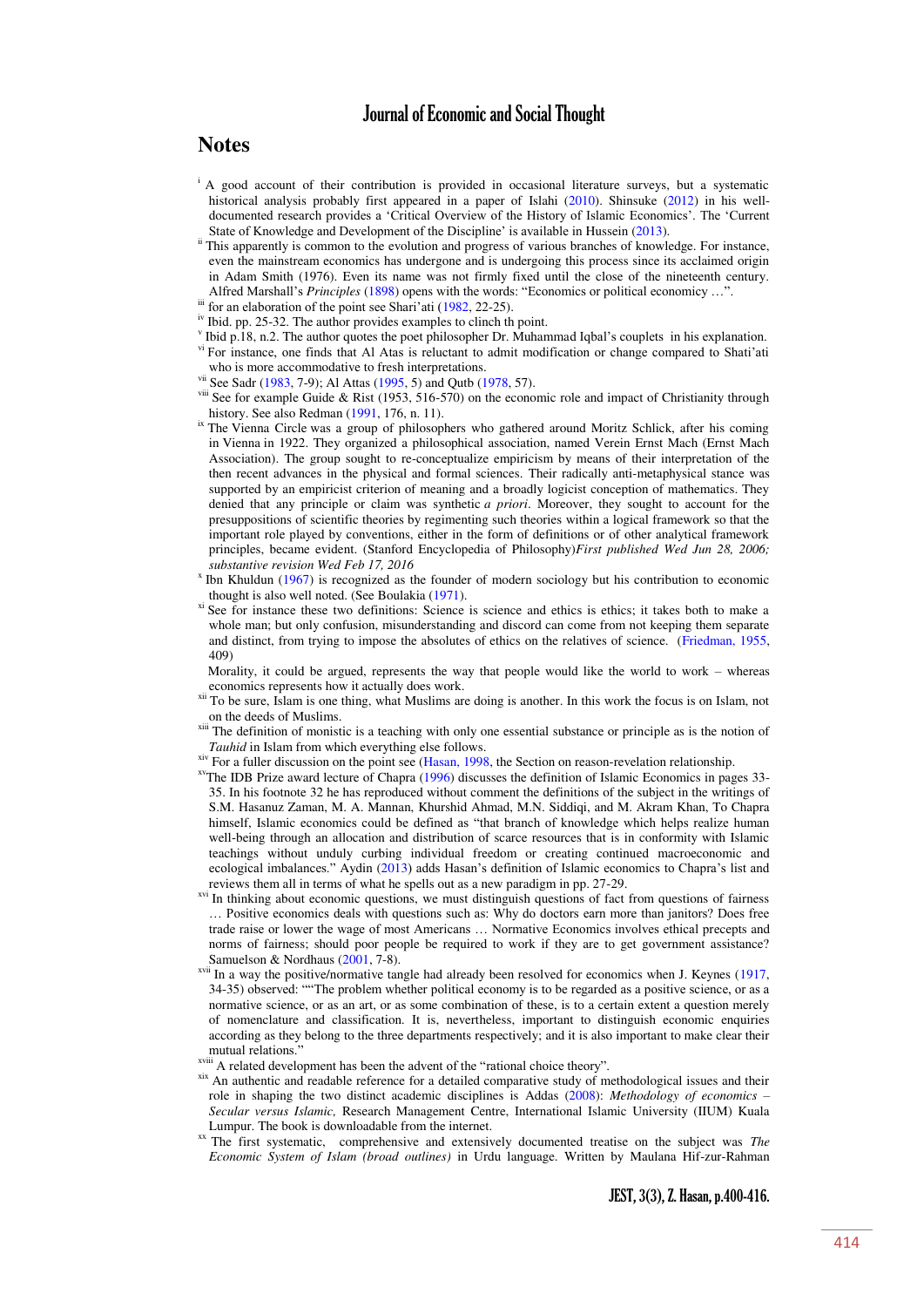Seoharvi, the Secretary General of Jamaat-e-Ulma-e-Hind, the book was first published by Dar-ul-Mussanifeen, Urdu Bazar, Delhi-6 in 1936 and went into six commercial editions, the last appearing in 1946. Other writers, including Maudoodi, appeared on the scene much later.

 Sheikh Rahman was doubtless *the* pioneer of Islamic economics in the Indian sub-continent. Regrettably, his *System* never won the recognition it deserved but for a a political divide: Jamaat-e-Ulmae-Hind of the Sheikh was with theCongress in freedom movement of India pitched against the partition of the country, while Islamic economics after partition became the prime concern of Jamaat-e-Islami that now stands divided into three segments – Pakistan, India and Bangladesh – bound with common academic thought and agenda. Obviously, the magna opus of Rahman- a truly encyclopedic work - could not fit into the scheme of aspiration of the Jamaat. Copies of the *System* in Urdu with an introduction in English written by the present author are available in the main libraries of the International Islamic University (IIUM) and INCEIF the Global University of Islamic Finance, the two leading seats of Islamic instruction in Kuala Lumpur, Malaysia.

- <sup>xxi</sup> There has been much confusion and debate on the maximizing behavior of economic agents in Islamic economics and the issue remains in a state of flux. Khan [\(2013,](#page-17-2) 42) commenting on the illogic of resistance to the proposition wrote in his well-received publication What is wrong with Islamic economics, Edward Elgar, seems to have clinched the issue when he wrote, "A respectable exception is Hasan (2005, 32) who argues that maximization behavior has to be seen in the context of "what" and "how" before a final verdict can be given".
- xxii Iqbal the great philosopher and renouned Urdu poet wrote: Aein-e-nau se derna terse- kohan pe urna + Manzil ye-he kathin hai qaumon ki zindagi main Yeh caravan-e-husti hai taizgam aisa + Qaumein kochal ga-e hain jiski rwa ravi main. Traslation: The dread of change that keeps men stuck to the beaten route is the real hurdle in the life of nations, Many such communities have been crushed by the fast paced world.

 $x<sub>x</sub>$ iii On this see Hasan [\(1998;](#page-16-0) [2005 a](#page-16-3)nd [2015 p](#page-17-14)reface). See also Khan [\(2013,](#page-17-2) 7-8).

#### **References**

- <span id="page-16-13"></span>Addas, W.A.J. (2008). *Methodology of economics: Secular versus Islamic,* Research Management Centre, International Islamic University of Malaysia.
- <span id="page-16-1"></span>Al-Attas, S.M.N. (1993). *Islam and secularism,* Malaysia: International institute of Islamic Thouhkt and Civilization.
- Al-Attas, S.M.N. (1995). *Prolegomena to the Metaphysics of Islam (An Exposition of the Fundamental Elements of the Worldview of Islam).* Malaysia: International Institute of Islamic Thought and Civilization.
- <span id="page-16-12"></span>Aydin, N. (2013). Redefining Islamic Economics as a New Economic Paradigm*. Islamic Economic Studies*, 21(1), 1-34.
- <span id="page-16-9"></span>Boulakia, J.D.C. (1971). Ibn Khaldûn: A Fourteenth-Century Economist, *Journal of Political Economy*, 79(5), 1105–1118. doi. [10.1086/259818](http://dx.doi.org/10.1086/259818)
- <span id="page-16-11"></span>Chapra, M.U. (1996). *What is Islamic Economics,* IRTI, Jeddah.
- <span id="page-16-6"></span>Choudhory, M.A. (2007). Islamic Economics and Finance: Where Do They Stand*, Proceedings of 6th International Conference on Islamic Economics and Finance*, Advances in Islamic Economics and Finance, IRTI.
- <span id="page-16-10"></span>Friedman, M. (1953), The Methodology of Positive Economics*, in Essays in Positive Economics*. Chicago: University of Chicago Press.
- <span id="page-16-5"></span>Hands, D.W. (2012). The Positive-Normative Dichotomy and Economic*, i[n Handbook of the](http://www.sciencedirect.com/science/ebookseries/18789846)  [Philosophy of Science](http://www.sciencedirect.com/science/ebookseries/18789846)*, 219–239. doi. [10.1016/B978-0-444-51676-3.50009-9](http://dx.doi.org/10.1016/B978-0-444-51676-3.50009-9)
- <span id="page-16-7"></span>Haneef, M.A. & Frqani, H. (2011). Methodology of Islamic economics: overview of present state and future direction*. International Journal of Economics, Management and Accounting*, 19(1), 1-25.
- <span id="page-16-2"></span>Hasan, Z. (1995). Review of 'Islam and economic development' by Chapra, M. U, *Journal of Islamic Economics*, 4(1-2), 51-70.
- <span id="page-16-0"></span>Hasan, Z. (1998). Islamization of Knowledge In Economics: Issues And Agenda, IIUM, *Journal of Economics and Management*, 6(2), 1-40.
- <span id="page-16-3"></span>Hasan, Z. (2005). Islamic banking at the crossroads: theory versus practice*, in* Iqbal, M. & Wilson, R (Editors) *Islamic Perspectives on Wealth Creation*, Edinburg University Press, Chapter 1.
- <span id="page-16-8"></span>Hasan, Z. (2007). Evaluation of Islamic banking performance: On the current use of econometric models. *Proceedings of the 6th International Conference*, Advances in Islamic Economics and Finance, IRTI.
- <span id="page-16-4"></span>Hasan, Z. (2014). Scarcity self-interest and maximization from Islamic angle*,* IDB prize winning lecture, Jeddah.